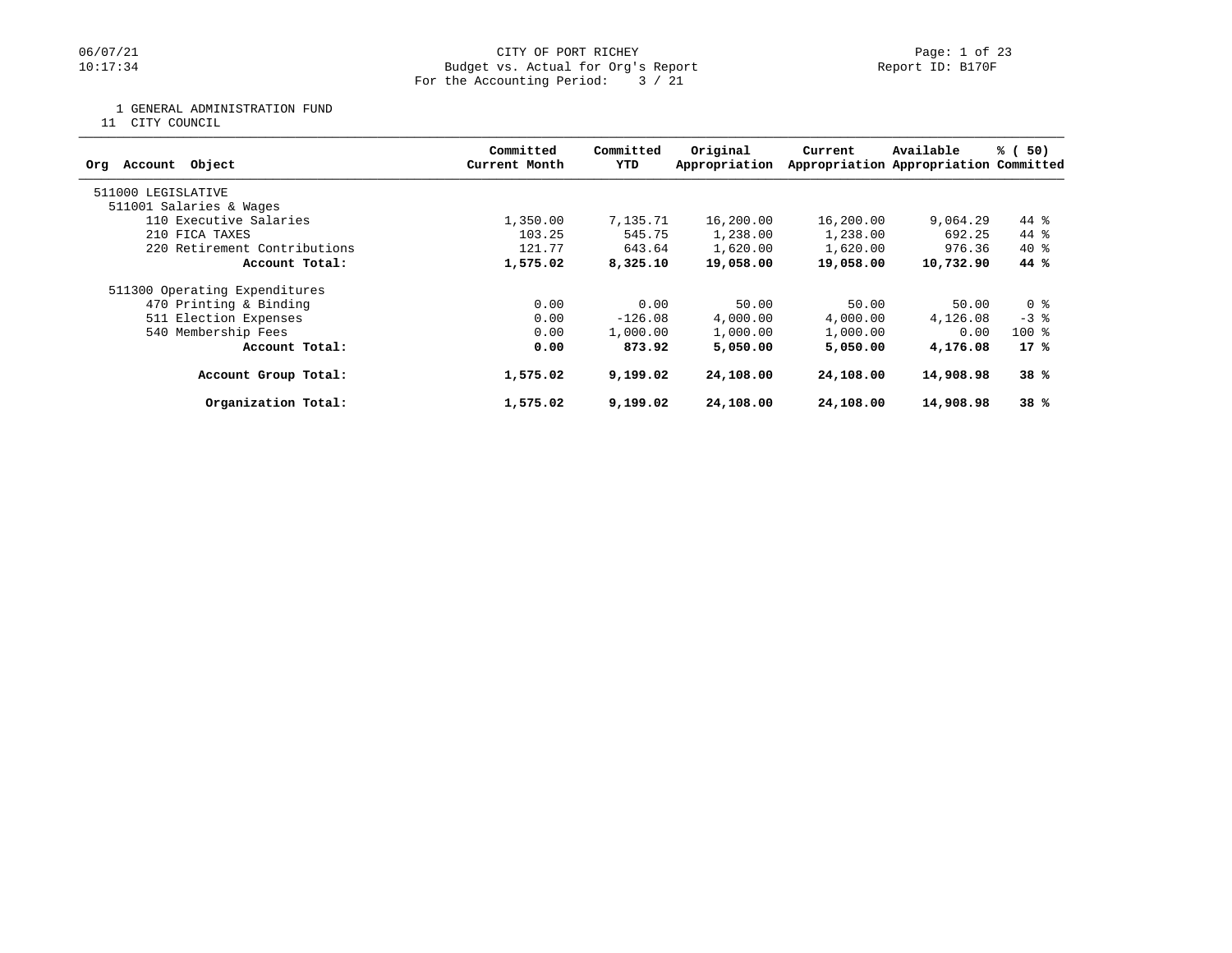## 06/07/21 CITY OF PORT RICHEY Page: 2 of 23<br>10:17:34 Budget vs. Actual for Org's Report Physics Report ID: B170F Budget vs. Actual for Org's Report For the Accounting Period: 3 / 21

#### 1 GENERAL ADMINISTRATION FUND

12 ADMINISTRATIVE

|                                      | Committed     | Committed  | Original      | Current    | Available                             | % (50)                  |
|--------------------------------------|---------------|------------|---------------|------------|---------------------------------------|-------------------------|
| Object<br>Account<br>Orq             | Current Month | YTD        | Appropriation |            | Appropriation Appropriation Committed |                         |
| 512000 EXECUTIVE                     |               |            |               |            |                                       |                         |
| 512001 Salaries & Wages              |               |            |               |            |                                       |                         |
| 120 Regular Salaries & Wages         | 8,387.20      | 34,031.65  | 100,553.00    | 100,553.00 | 66,521.35                             | 34 %                    |
| 149 Vehicle Allowance - City Manager | 150.00        | 975.00     | 1,600.00      | 1,600.00   | 625.00                                | 61 %                    |
| 210 FICA TAXES                       | 652.03        | 2,620.91   | 7,693.00      | 7,693.00   | 5,072.09                              | 34 %                    |
| 220 Retirement Contributions         | 838.71        | 3,355.77   | 10,056.00     | 10,056.00  | 6,700.23                              | $33$ $%$                |
| 230 Health Insurance - Employee      | 2,630.98      | 6,047.25   | 13,076.00     | 13,076.00  | 7,028.75                              | $46$ %                  |
| Account Total:                       | 12,658.92     | 47,030.58  | 132,978.00    | 132,978.00 | 85,947.42                             | 35%                     |
| 512300 Operating Expenditures        |               |            |               |            |                                       |                         |
| 301 Training                         | 0.00          | 0.00       | 3,000.00      | 3,000.00   | 3,000.00                              | 0 <sup>8</sup>          |
| 328 PROFESSIONAL SERVICES            | 0.00          | 97,420.00  | 10,000.00     | 10,000.00  | $-87, 420.00$                         | $974$ $%$               |
| 461 Technology/Software Maintenance  | 0.00          | 581.04     | 0.00          | 0.00       | $-581.04$                             | $***$ 8                 |
| 502 Miscellaneous                    | 0.00          | 0.00       | 200.00        | 200.00     | 200.00                                | $0 \text{ }$ $\text{*}$ |
| 512 Small Equipment                  | 0.00          | 420.00     | 0.00          | 0.00       | $-420.00$                             | $***$ 8                 |
| 540 Membership Fees                  | 0.00          | 520.00     | 1,200.00      | 1,200.00   | 680.00                                | 43 %                    |
| 551 Document Recording Fees          | 201.50        | 346.50     | 300.00        | 300.00     | $-46.50$                              | $116$ %                 |
| Account Total:                       | 201.50        | 99,287.54  | 14,700.00     | 14,700.00  | $-84,587.54$                          | 675 %                   |
| Account Group Total:                 | 12,860.42     | 146,318.12 | 147,678.00    | 147,678.00 | 1,359.88                              | 99 %                    |
| Organization Total:                  | 12,860.42     | 146,318.12 | 147,678.00    | 147,678.00 | 1,359.88                              | 99 %                    |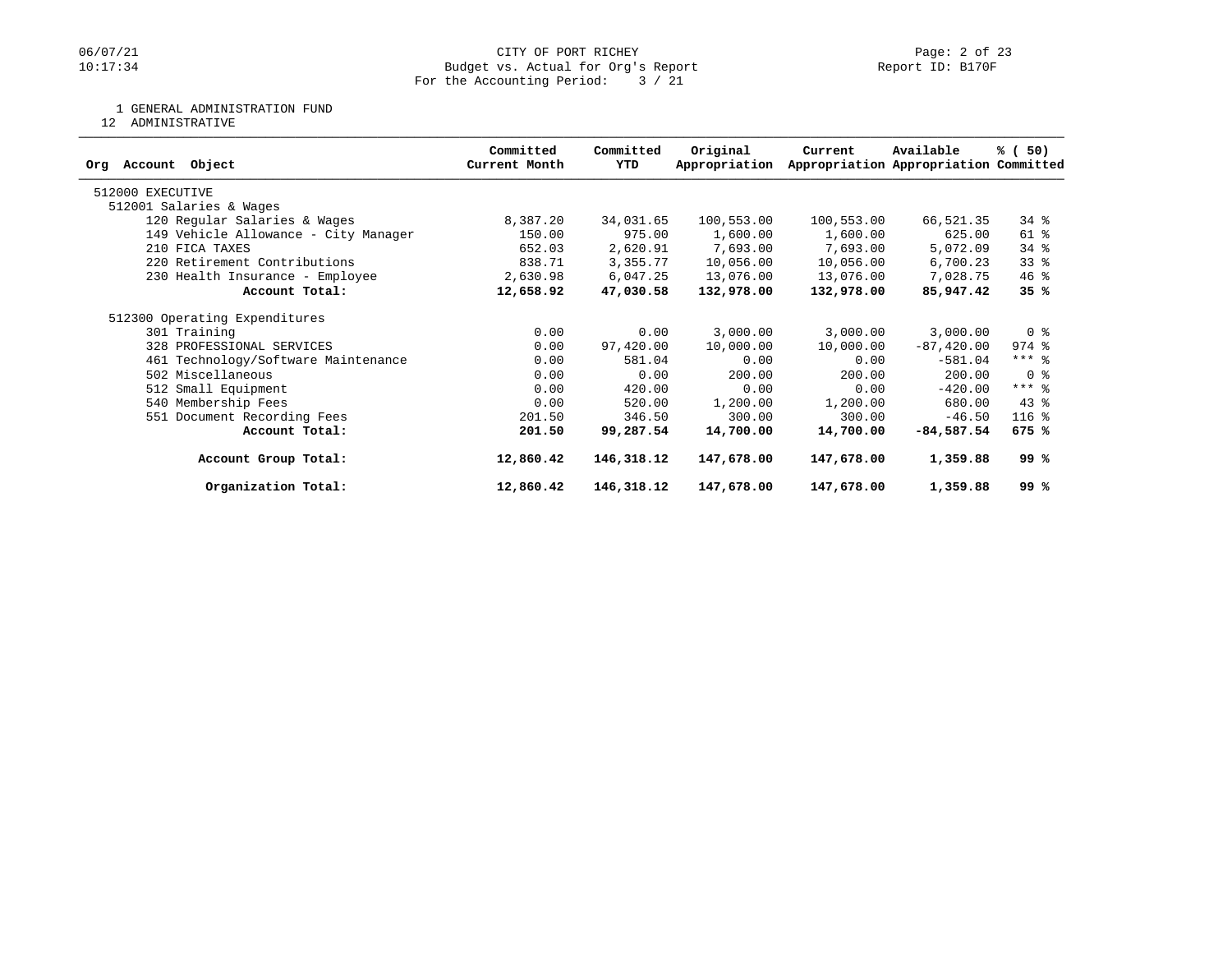## 06/07/21 CITY OF PORT RICHEY Page: 3 of 23<br>10:17:34 Budget vs. Actual for Org's Report Physics Report ID: B170F Budget vs. Actual for Org's Report For the Accounting Period: 3 / 21

1 GENERAL ADMINISTRATION FUND

13 FINANCE

| Object<br>Account<br>Orq            | Committed<br>Current Month | Committed<br>YTD | Original<br>Appropriation | Current    | Available<br>Appropriation Appropriation Committed | % (50)             |
|-------------------------------------|----------------------------|------------------|---------------------------|------------|----------------------------------------------------|--------------------|
| 513000 FINANCIAL & ADMINISTRATIVE   |                            |                  |                           |            |                                                    |                    |
| 513001 Salary & Wages               |                            |                  |                           |            |                                                    |                    |
| 120 Regular Salaries & Wages        | 1,836.00                   | 24,553.04        | 54,028.00                 | 54,028.00  | 29,474.96                                          | $45$ %             |
| 140 Overtime                        | 0.00                       | 118.43           | 400.00                    | 400.00     | 281.57                                             | $30*$              |
| 210 FICA TAXES                      | 140.45                     | 1,867.89         | 4,156.00                  | 4,156.00   | 2,288.11                                           | $45$ %             |
| 220 Retirement Contributions        | 183.60                     | 2,467.16         | 5,433.00                  | 5,433.00   | 2,965.84                                           | $45$ %             |
| 230 Health Insurance - Employee     | 1,707.17                   | 5,339.25         | 12,853.00                 | 12,853.00  | 7,513.75                                           | $42$ %             |
| Account Total:                      | 3,867.22                   | 34,345.77        | 76,870.00                 | 76,870.00  | 42,524.23                                          | 45 %               |
| 513300 Operating Expenditures       |                            |                  |                           |            |                                                    |                    |
| 301 Training                        | 0.00                       | 0.00             | 2,500.00                  | 2,500.00   | 2,500.00                                           | 0 <sup>8</sup>     |
| 328 PROFESSIONAL SERVICES           | 10,140.00                  | 33,807.44        | 30,000.00                 | 30,000.00  | $-3,807.44$                                        | $113*$             |
| 409 Cellular Phone                  | 85.96                      | 495.63           | 900.00                    | 900.00     | 404.37                                             | $55$ $\frac{6}{3}$ |
| 461 Technology/Software Maintenance | 179.52                     | 10,391.26        | 10,000.00                 | 10,000.00  | $-391.26$                                          | $104$ %            |
| 502 Miscellaneous                   | 84.48                      | 242.44           | 300.00                    | 300.00     | 57.56                                              | 81 %               |
| 512 Small Equipment                 | 0.00                       | 271.11           | 2,000.00                  | 2,000.00   | 1,728.89                                           | 14 %               |
| 540 Membership Fees                 | 0.00                       | 0.00             | 300.00                    | 300.00     | 300.00                                             | 0 <sup>8</sup>     |
| Account Total:                      | 10,489.96                  | 45,207.88        | 46,000.00                 | 46,000.00  | 792.12                                             | 98%                |
| Account Group Total:                | 14,357.18                  | 79,553.65        | 122,870.00                | 122,870.00 | 43,316.35                                          | 65 %               |
| Organization Total:                 | 14,357.18                  | 79,553.65        | 122,870.00                | 122,870.00 | 43,316.35                                          | 65 %               |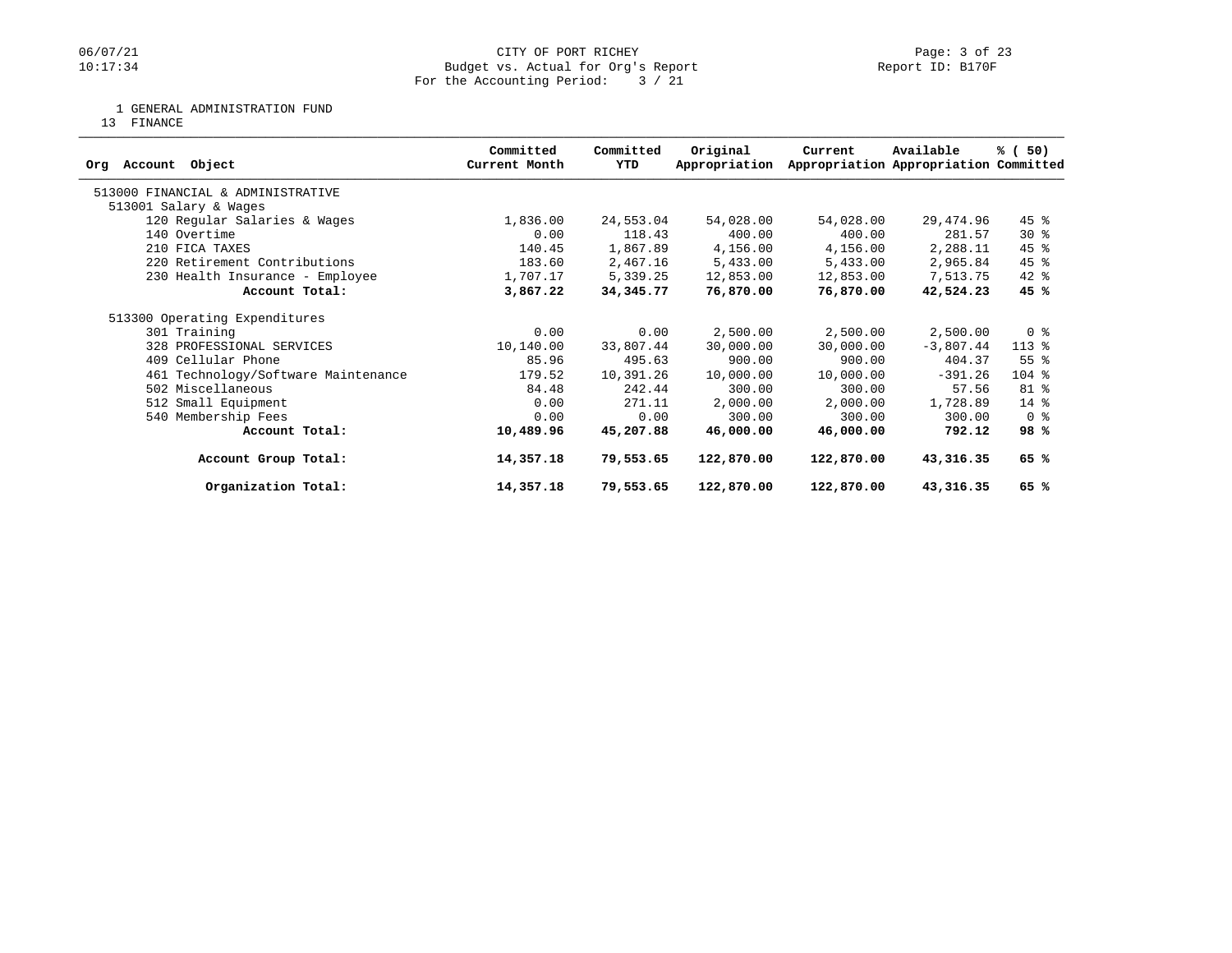1 GENERAL ADMINISTRATION FUND

14 LEGAL

| Account Object<br>Ora                         | Committed<br>Current Month | Committed<br>YTD | Original<br>Appropriation | Current   | Available<br>Appropriation Appropriation Committed | % (50) |
|-----------------------------------------------|----------------------------|------------------|---------------------------|-----------|----------------------------------------------------|--------|
| 514000 LEGAL<br>514300 Operating Expenditures |                            |                  |                           |           |                                                    |        |
| 319 City Attorney                             | 2,593.00                   | 8,952.80         | 20,000.00                 | 20,000.00 | 11,047.20                                          | 45 %   |
| Account Total:                                | 2,593.00                   | 8,952.80         | 20,000.00                 | 20,000,00 | 11,047.20                                          | 45 %   |
| Account Group Total:                          | 2,593.00                   | 8,952.80         | 20,000.00                 | 20,000.00 | 11,047.20                                          | 45 %   |
| Organization Total:                           | 2,593.00                   | 8,952.80         | 20,000.00                 | 20,000.00 | 11,047.20                                          | 45%    |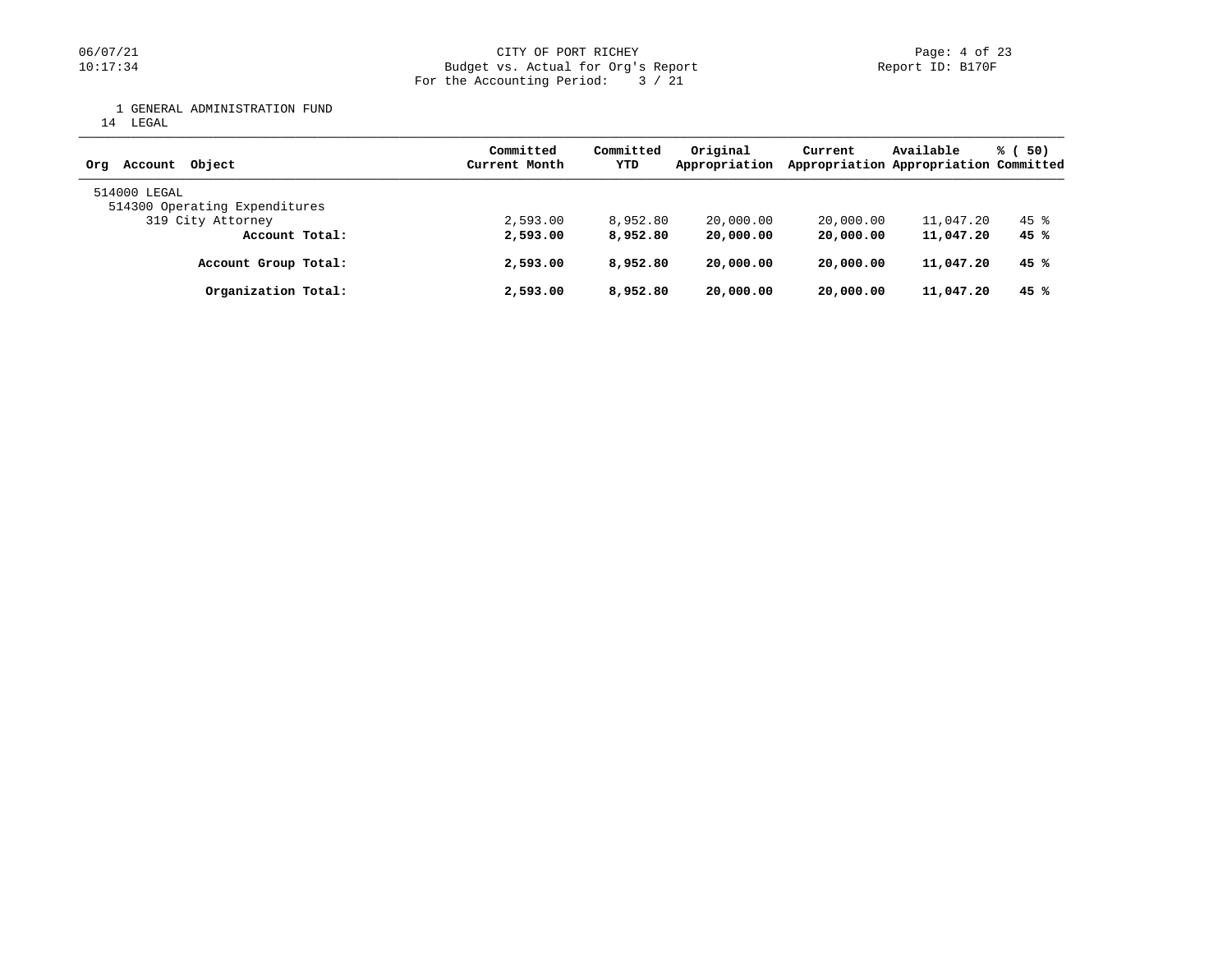1 GENERAL ADMINISTRATION FUND

16 INFORMATION TECHNOLOGY

| Committed<br>Current Month | Committed<br>YTD | Original<br>Appropriation | Current                                                                                      | Available | % (<br>50)                            |  |
|----------------------------|------------------|---------------------------|----------------------------------------------------------------------------------------------|-----------|---------------------------------------|--|
|                            |                  |                           |                                                                                              |           |                                       |  |
|                            |                  |                           |                                                                                              |           |                                       |  |
| 0.00                       |                  | 80,000,00                 | 80,000,00                                                                                    | 28,605.71 | 64 %                                  |  |
| 0.00                       |                  | 600.00                    | 600.00                                                                                       | 600.00    | 0 %                                   |  |
| 0.00                       |                  | 10,000.00                 | 10,000.00                                                                                    | 10,000.00 | 0 %                                   |  |
| 0.00                       |                  | 1,000.00                  | 1,000.00                                                                                     | 1,000.00  | 0 %                                   |  |
| 0.00                       |                  | 200.00                    | 200.00                                                                                       | 200.00    | 0 %                                   |  |
| 0.00                       |                  | 11,943.00                 | 11,943.00                                                                                    | 9,562.44  | $20*$                                 |  |
| 0.00                       |                  | 103,743.00                | 103,743.00                                                                                   | 49,968.15 | 52%                                   |  |
| 0.00                       |                  | 103,743.00                | 103,743.00                                                                                   | 49,968.15 | 52%                                   |  |
| 0.00                       |                  | 103,743.00                | 103,743.00                                                                                   | 49,968.15 | 52%                                   |  |
|                            |                  |                           | 51,394.29<br>0.00<br>0.00<br>0.00<br>0.00<br>2,380.56<br>53,774.85<br>53,774.85<br>53,774.85 |           | Appropriation Appropriation Committed |  |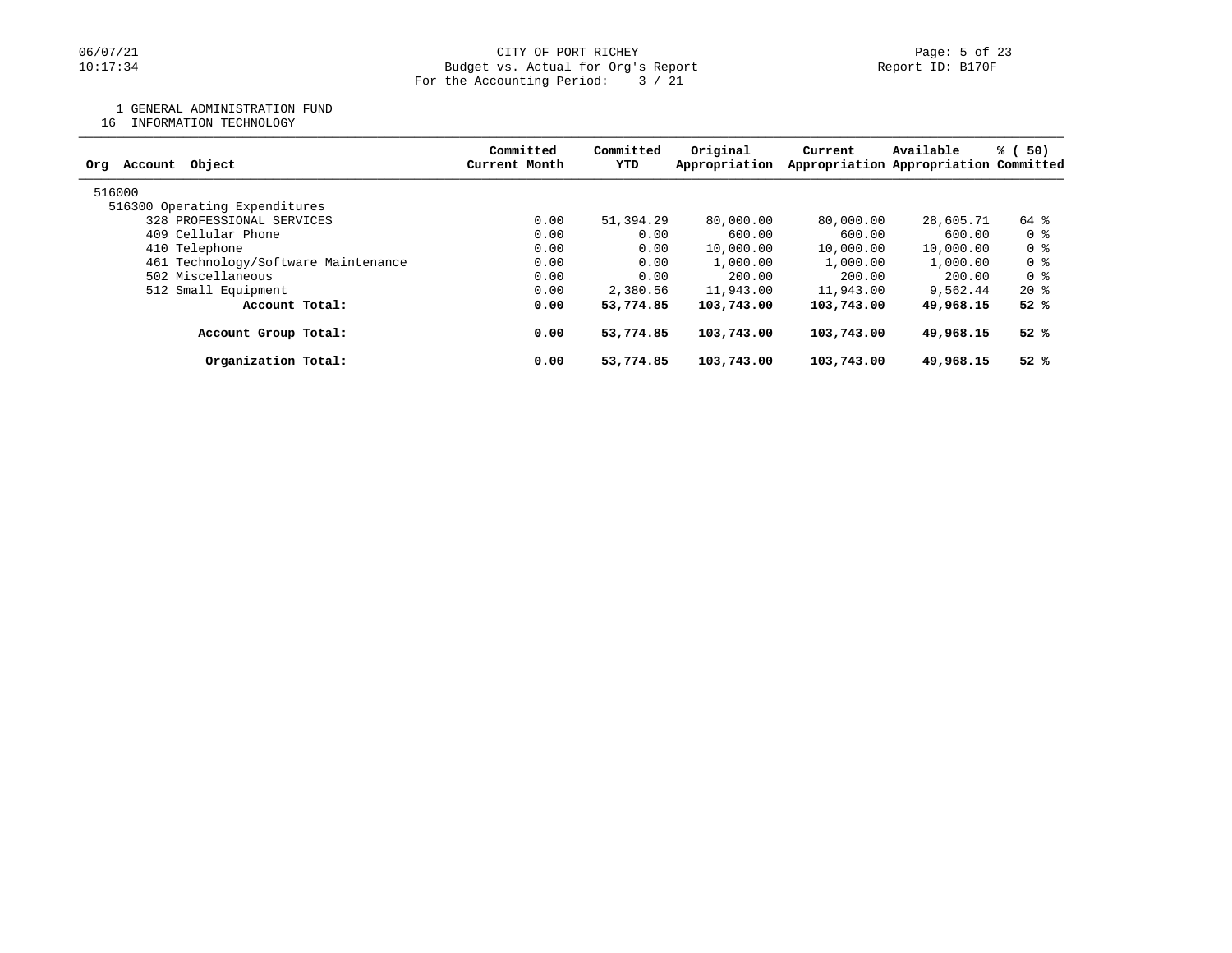### 06/07/21 CITY OF PORT RICHEY Page: 6 of 23<br>10:17:34 Dudget vs. Actual for Org's Report (Report ID: B170F Budget vs. Actual for Org's Report For the Accounting Period: 3 / 21

1 GENERAL ADMINISTRATION FUND

19 GENERAL GOVERNMENT

| Org Account Object                         | Committed<br>Current Month | Committed<br>YTD | Original                   | Current<br>Appropriation Appropriation Appropriation Committed | Available    | % (50)          |
|--------------------------------------------|----------------------------|------------------|----------------------------|----------------------------------------------------------------|--------------|-----------------|
| 519000 NON-DEPARTMENTAL                    |                            |                  |                            |                                                                |              |                 |
| 519300 Operating Expenditures              |                            |                  |                            |                                                                |              |                 |
| 210 FICA TAXES                             | 0.00                       | 441.45           | 0.00                       | 0.00                                                           | $-441.45$    | $***$ 8         |
| 240 Workmen's Compensation                 | 0.00                       | 74,760.37        | 152,025.00                 | 152,025.00                                                     | 77,264.63    | 49 %            |
| 250 Unemployment Compensation              | 0.00                       | 1,603.42         | 0.00                       | 0.00                                                           | $-1,603.42$  | $***$ $-$       |
| 301 Training                               | 0.00                       | 0.00             | 900.00                     | 900.00                                                         | 900.00       | 0 <sup>8</sup>  |
| 313 Codification of City Code - Printing & | 0.00                       | 3,644.19         | 16,000.00                  | 16,000.00                                                      | 12,355.81    | $23$ $%$        |
| 320 Audits                                 | 0.00                       | 15,000.00        | 25,000.00                  | 25,000.00                                                      | 10,000.00    | 60 %            |
| 328 PROFESSIONAL SERVICES                  | 472.50                     | 2,047.69         | 3,500.00                   | 3,500.00                                                       | 1,452.31     | 59 <sup>8</sup> |
| 331 Red Light Camera Service Fees          | 0.00                       | 64,461.20        | 235,000.00                 | 235,000.00                                                     | 170,538.80   | $27$ %          |
| 334 State Fees Red Light Camera            | 173,026.63                 | 295,700.63       | 474,760.00                 | 474,760.00                                                     | 179,059.37   | $62$ $%$        |
| 343 Office Cleaning                        | 4,867.28                   | 11,494.89        | 18,000.00                  | 18,000.00                                                      | 6,505.11     | 64 %            |
| 409 Cellular Phone                         | 85.96                      | 429.50           | 800.00                     | 800.00                                                         | 370.50       | 54%             |
| 410 Telephone                              | 0.00                       | 6,422.62         | 18,000.00                  | 18,000.00                                                      | 11,577.38    | 36%             |
| 417 Internet Service                       | 1,262.25                   | 7,016.46         | 12,000.00                  | 12,000.00                                                      | 4,983.54     | 58 <sup>8</sup> |
| 420 Postage                                | 1,334.10                   | 4,723.69         | 11,000.00                  | 11,000.00                                                      | 6,276.31     | $43*$           |
| 430 Electricity                            | 1,879.35                   | 10,826.34        | 27,000.00                  | 27,000.00                                                      | 16, 173.66   | $40*$           |
| 432 Water Utility Expense                  | 3,675.17                   | 10,994.35        | 15,000.00                  | 15,000.00                                                      | 4,005.65     | 73 %            |
| 434 Sewer Utility Expense                  | 223.83                     | 1,105.68         | 3,000.00                   | 3,000.00                                                       | 1,894.32     | 37%             |
| 436 STORMWATER UTILITY EXPENSE             | 114.98                     | 574.98           | 1,400.00                   | 1,400.00                                                       | 825.02       | 41 %            |
| 450 Liability Insurance                    | 666.00                     | 124,852.00       | 246,373.00                 | 246,373.00                                                     | 121,521.00   | $51$ %          |
| 459 Flood Insurance                        | 0.00                       | 0.00             | 6,780.00                   | 6,780.00                                                       | 6,780.00     | 0 <sup>8</sup>  |
| 460 Building Maintenance                   | 505.06                     | 4,665.28         | 12,000.00                  | 12,000.00                                                      | 7,334.72     | 39 %            |
| 461 Technology/Software Maintenance        | 0.00                       | 4,602.00         | 12,000.00                  | 12,000.00                                                      | 7,398.00     | 38 %            |
| 467 Equipment Maintenance                  | 1,428.85                   | 5,003.44         | 8,000.00                   | 8,000.00                                                       | 2,996.56     | 63 %            |
| 470 Printing & Binding                     | 0.00                       | 103.07           | 2,000.00                   | 2,000.00                                                       | 1,896.93     | 5 <sup>°</sup>  |
| 477 Generator                              | 0.00                       | 1,440.00         | 11,500.00                  | 11,500.00                                                      | 10,060.00    | $13*$           |
| 484 Advertising                            | 303.50                     | 826.20           | 3,500.00                   | 3,500.00                                                       | 2,673.80     | $24$ %          |
| 502 Miscellaneous                          | 457.82                     | 3,300.59         | 6,000.00                   | 6,000.00                                                       | 2,699.41     | 55 %            |
| 503 Christmas Gift Certificate             | 0.00                       | 5,770.00         | 6,150.00                   | 6,150.00                                                       | 380.00       | 94 %            |
| 510 Office Supplies                        | 2,756.88                   | 8,681.63         | 10,000.00                  | 10,000.00                                                      | 1,318.37     | 87%             |
| 512 Small Equipment                        | 582.64                     | 751.64           | 300.00                     | 300.00                                                         | $-451.64$    | $251$ $%$       |
| 540 Membership Fees                        | 0.00                       | 0.00             | 130.00                     | 130.00                                                         | 130.00       | 0 <sup>8</sup>  |
| 556 Bank Charges                           | 1,199.24                   | 22,066.90        | 10,000.00                  | 10,000.00                                                      | $-12,066.90$ | $221$ %         |
| Account Total:                             | 194,842.04                 | 693,310.21       | 1,348,118.00               | 1,348,118.00                                                   | 654,807.79   | 51%             |
| Account Group Total:                       | 194,842.04                 |                  | 693, 310.21 1, 348, 118.00 | 1,348,118.00                                                   | 654,807.79   | 51%             |
| Organization Total:                        | 194,842.04                 |                  | 693, 310.21 1, 348, 118.00 | 1,348,118.00                                                   | 654,807.79   | 51%             |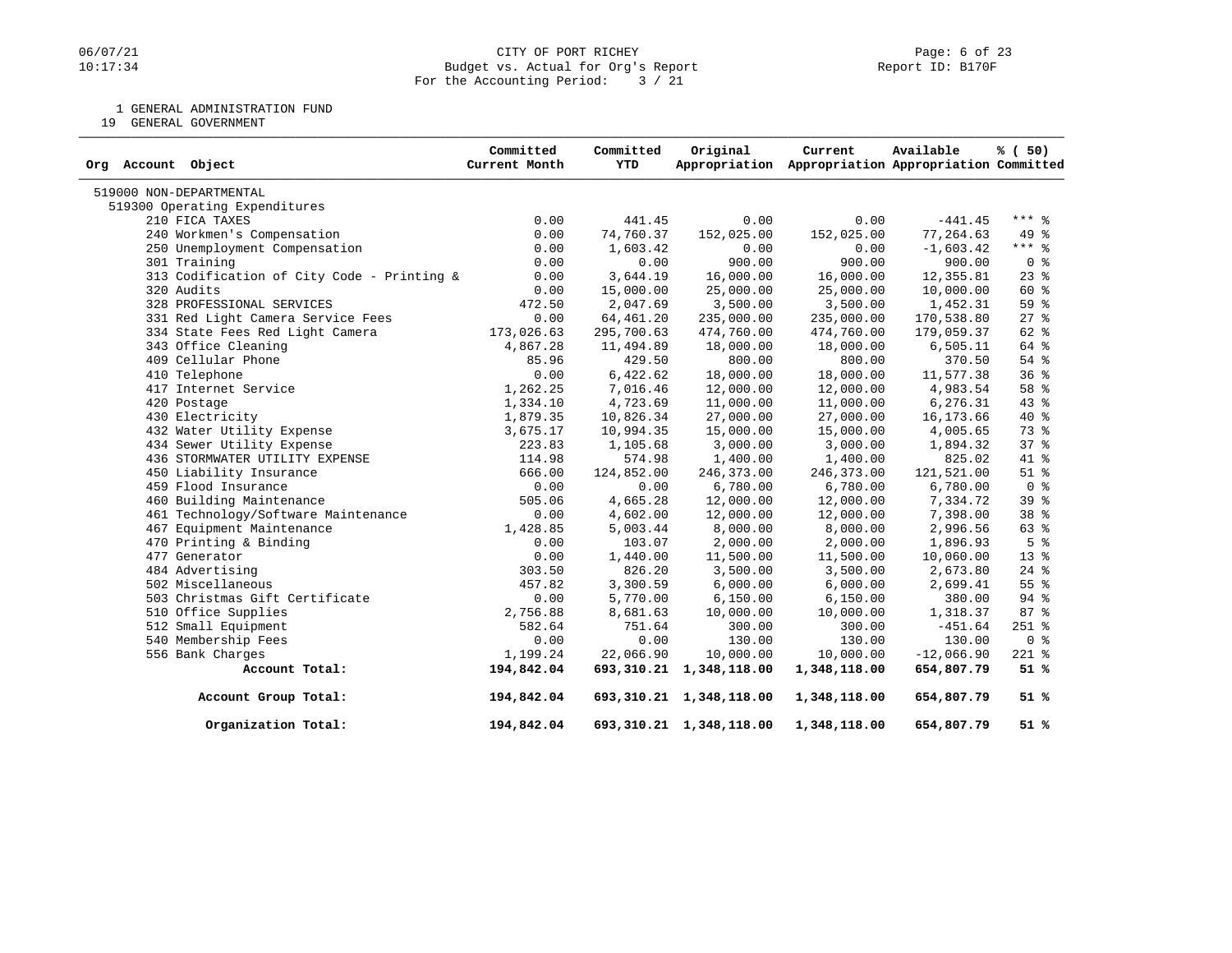1 GENERAL ADMINISTRATION FUND

20 DISPATCH DEPARTMENT

| Org Account<br>Object                     | Committed<br>Current Month | Committed<br>YTD | Original<br>Appropriation | Current    | Available<br>Appropriation Appropriation Committed | % (50)                             |
|-------------------------------------------|----------------------------|------------------|---------------------------|------------|----------------------------------------------------|------------------------------------|
|                                           |                            |                  |                           |            |                                                    |                                    |
| 520000 PUBLIC SAFETY                      |                            |                  |                           |            |                                                    |                                    |
| 520001 Salaries & Wages                   |                            |                  |                           |            |                                                    |                                    |
| 120 Regular Salaries & Wages              | 4,956.26                   | 32,481.04        | 62,673.00                 | 62,673.00  | 30,191.96                                          | $52$ $%$                           |
| 130 Part-time Salaries & Wages            | 813.00                     | 3,427.55         | 20,256.00                 | 20,256.00  | 16,828.45                                          | $17*$                              |
| 140 Overtime                              | 141.84                     | 337.99           | 4,339.00                  | 4,339.00   | 4,001.01                                           | 8 %                                |
| 160 Holiday Pay                           | 0.00                       | 2,334.65         | 5,274.00                  | 5,274.00   | 2,939.35                                           | 44 %                               |
| 210 FICA TAXES                            | 450.96                     | 2,943.98         | 7,207.00                  | 7,207.00   | 4,263.02                                           | 41 %                               |
| 220 Retirement Contributions              | 591.10                     | 3,836.76         | 9,421.00                  | 9,421.00   | 5,584.24                                           | 41 %                               |
| 230 Health Insurance - Employee           | 2,560.66                   | 7,681.98         | 20,399.00                 | 20,399.00  | 12,717.02                                          | 38 %                               |
| Account Total:                            | 9,513.82                   | 53,043.95        | 129,569.00                | 129,569.00 | 76,525.05                                          | 41 %                               |
| 520300 Operating Expenditures             |                            |                  |                           |            |                                                    |                                    |
| 301 Training                              | 0.00                       | 200.00           | 1,500.00                  | 1,500.00   | 1,300.00                                           | $13*$                              |
| 315 Physical Exams                        | 0.00                       | 0.00             | 350.00                    | 350.00     | 350.00                                             | $0 \text{ }$ $\text{ }$ $\text{ }$ |
| 412 Radio Maintenance                     | 0.00                       | 147.50           | 1,000.00                  | 1,000.00   | 852.50                                             | 15 <sup>°</sup>                    |
| 460 Building Maintenance                  | 4.68                       | 111.68           | 500.00                    | 409.00     | 297.32                                             | $27$ %                             |
| 502 Miscellaneous                         | 0.00                       | 0.00             | 200.00                    | 200.00     | 200.00                                             | $0 \text{ }$ $\text{ }$            |
| 512 Small Equipment                       | 32.00                      | 262.45           | 200.00                    | 291.00     | 28.55                                              | $90*$                              |
| 525 Uniform Allowance                     | 0.00                       | 131.00           | 2,000.00                  | 2,000.00   | 1,869.00                                           | 7 %                                |
| 526 Uniform Maintenance Allowance Per PBA | 0.00                       | 1,900.00         | 2,000.00                  | 2,000.00   | 100.00                                             | 95%                                |
| Account Total:                            | 36.68                      | 2,752.63         | 7,750.00                  | 7,750.00   | 4,997.37                                           | 36%                                |
| Account Group Total:                      | 9,550.50                   | 55,796.58        | 137,319.00                | 137,319.00 | 81,522.42                                          | $41*$                              |
| Organization Total:                       | 9,550.50                   | 55,796.58        | 137,319.00                | 137,319.00 | 81,522.42                                          | 41 %                               |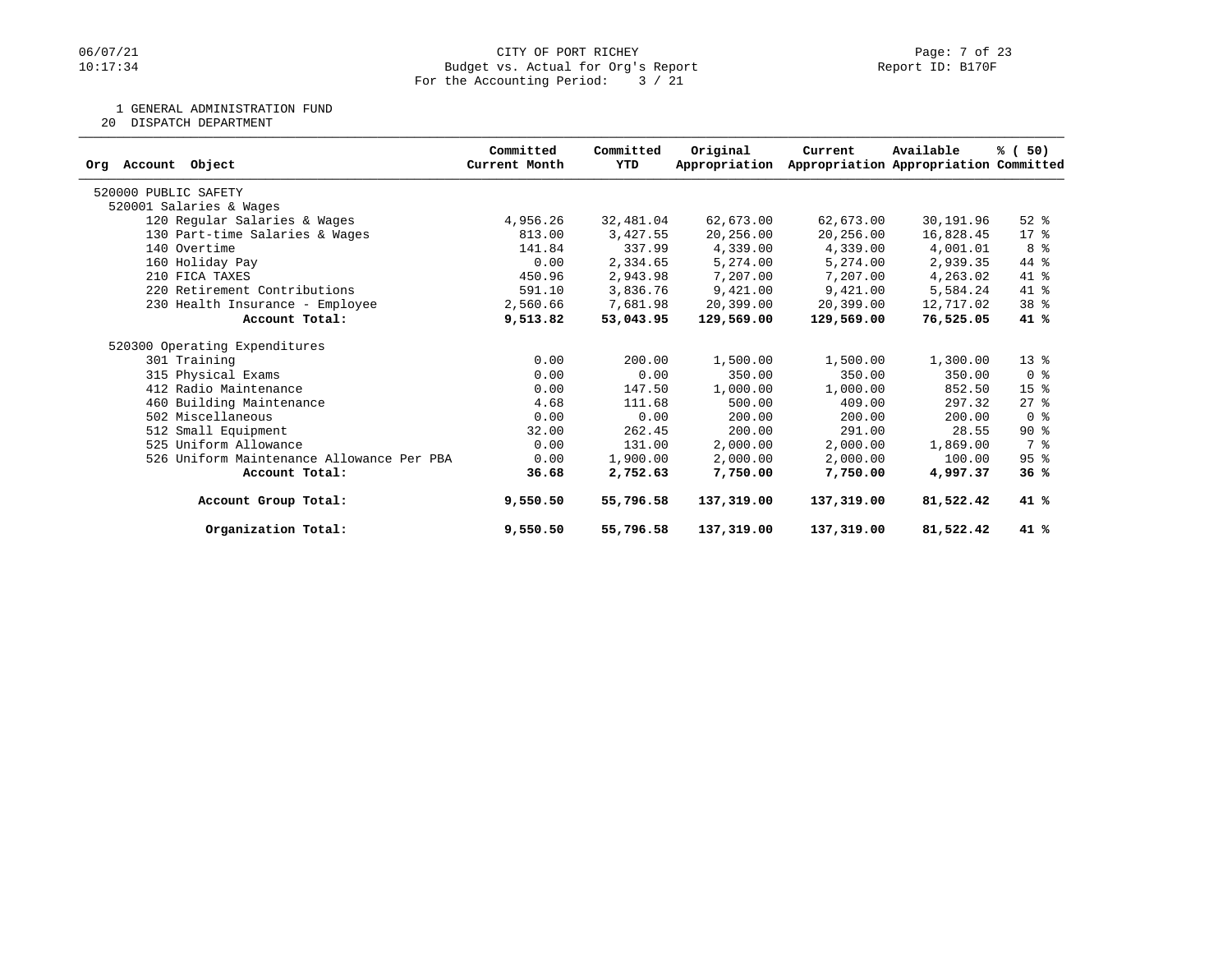### 06/07/21 CITY OF PORT RICHEY PAGE 23<br>10:17:34 Dudget vs. Actual for Org's Report (1999) Report ID: B170F Budget vs. Actual for Org's Report For the Accounting Period: 3 / 21

1 GENERAL ADMINISTRATION FUND

21 POLICE DEPARTMENT

| Org Account Object                        | Committed<br>Current Month | Committed<br>YTD | Original                | Current<br>Appropriation Appropriation Appropriation Committed | Available  | % (50)          |
|-------------------------------------------|----------------------------|------------------|-------------------------|----------------------------------------------------------------|------------|-----------------|
| 521000 LAW ENFORCEMENT                    |                            |                  |                         |                                                                |            |                 |
| 521001 Salaries & Wages                   |                            |                  |                         |                                                                |            |                 |
| 120 Regular Salaries & Wages              | 71,462.18                  | 452,354.32       | 923,916.00              | 923,916.00                                                     | 471,561.68 | 49 %            |
| 140 Overtime                              | 1,531.72                   | 17,211.57        | 25,000.00               | 25,000.00                                                      | 7,788.43   | 69 %            |
| 156 Police Subsidy                        | 670.00                     | 4,263.57         | 7,000.00                | 7,000.00                                                       | 2,736.43   | $61$ $%$        |
| 160 Holiday Pay                           | 0.00                       | 22, 198.47       | 70,399.00               | 70,399.00                                                      | 48,200.53  | $32$ $%$        |
| 210 FICA TAXES                            | 5,624.80                   | 37,489.04        | 81,364.00               | 81,364.00                                                      | 43,874.96  | 46 %            |
| 220 Retirement Contributions              | 17, 171.28                 | 113,412.10       | 260,050.00              | 260,050.00                                                     | 146,637.90 | 44 %            |
| 230 Health Insurance - Employee           | 36,889.68                  | 102,831.31       | 229,701.00              | 229,701.00                                                     | 126,869.69 | $45$ %          |
| 820 Johnny Cash Donation Per PBA          | 128.00                     | 760.11           | 1,872.00                | 1,872.00                                                       | 1,111.89   | $41*$           |
| Account Total:                            | 133,477.66                 |                  | 750,520.49 1,599,302.00 | 1,599,302.00                                                   | 848,781.51 | 47 %            |
| 521300 Operating Expenditures             |                            |                  |                         |                                                                |            |                 |
| 301 Training                              | 527.10                     | 3,321.31         | 20,000.00               | 15,000.00                                                      | 11,678.69  | $22$ $%$        |
| 315 Physical Exams                        | 0.00                       | 1,317.00         | 1,375.00                | 1,375.00                                                       | 58.00      | 96 <sup>8</sup> |
| 328 PROFESSIONAL SERVICES                 | 0.00                       | 750.00           | 1,000.00                | 1,000.00                                                       | 250.00     | 75 %            |
| 353 Impound Lot Maintenance               | 0.00                       | 1,327.39         | 1,000.00                | 1,358.00                                                       | 30.61      | 98 %            |
| 409 Cellular Phone                        | 2,030.63                   | 10,072.90        | 12,900.00               | 12,900.00                                                      | 2,827.10   | 78 %            |
| 460 Building Maintenance                  | 5.89                       | 1,206.48         | 2,000.00                | 2,000.00                                                       | 793.52     | 60 %            |
| 461 Technology/Software Maintenance       | 0.00                       | 1,224.01         | 15,000.00               | 15,000.00                                                      | 13,775.99  | 8 %             |
| 465 Vehicle Expense                       | 4,407.13                   | 18,544.76        | 20,000.00               | 25,000.00                                                      | 6,455.24   | 74 %            |
| 470 Printing & Binding                    | 91.22                      | 91.22            | 400.00                  | 400.00                                                         | 308.78     | $23$ $%$        |
| 471 Police Boat Maintenance               | 0.00                       | 0.00             | 1,000.00                | 1,000.00                                                       | 1,000.00   | 0 <sup>8</sup>  |
| 472 Police Bicycle Maintenance            | 0.00                       | 0.00             | 250.00                  | 250.00                                                         | 250.00     | 0 <sup>8</sup>  |
| 502 Miscellaneous                         | 153.17                     | 1,466.25         | 2,000.00                | 2,000.00                                                       | 533.75     | 73 %            |
| 504 Evidence Supplies                     | 97.67                      | 448.29           | 2,200.00                | 2,200.00                                                       | 1,751.71   | $20*$           |
| 512 Small Equipment                       | 454.10                     | 4,611.47         | 7,000.00                | 6,642.00                                                       | 2,030.53   | 69 %            |
| 514 Safety Equipment                      | 0.00                       | 687.60           | 1,500.00                | 1,500.00                                                       | 812.40     | 46%             |
| 520 Fuel Expense                          | 3,733.75                   | 19,347.07        | 40,000.00               | 40,000.00                                                      | 20,652.93  | 48 %            |
| 525 Uniform Allowance                     | 23.94                      | 2,622.23         | 7,000.00                | 7,000.00                                                       | 4,377.77   | 37%             |
| 526 Uniform Maintenance Allowance Per PBA | 0.00                       | 6,517.97         | 5,600.00                | 5,600.00                                                       | $-917.97$  | 116 %           |
| 537 Weapons Equip/Supplies                | 0.00                       | 775.20           | 2,000.00                | 2,000.00                                                       | 1,224.80   | 39 <sup>8</sup> |
| 540 Membership Fees                       | 0.00                       | 715.00           | 800.00                  | 800.00                                                         | 85.00      | $89*$           |
| 566 Investigative Funds                   | 0.00                       | 999.00           | 0.00                    | 0.00                                                           | $-999.00$  | $***$ 8         |
| Account Total:                            | 11,524.60                  | 76,045.15        | 143,025.00              | 143,025.00                                                     | 66,979.85  | 53%             |
| Account Group Total:                      | 145,002.26                 |                  | 826,565.64 1,742,327.00 | 1,742,327.00                                                   | 915,761.36 | 47%             |
| Organization Total:                       | 145,002.26                 |                  | 826,565.64 1,742,327.00 | 1,742,327.00                                                   | 915,761.36 | 47%             |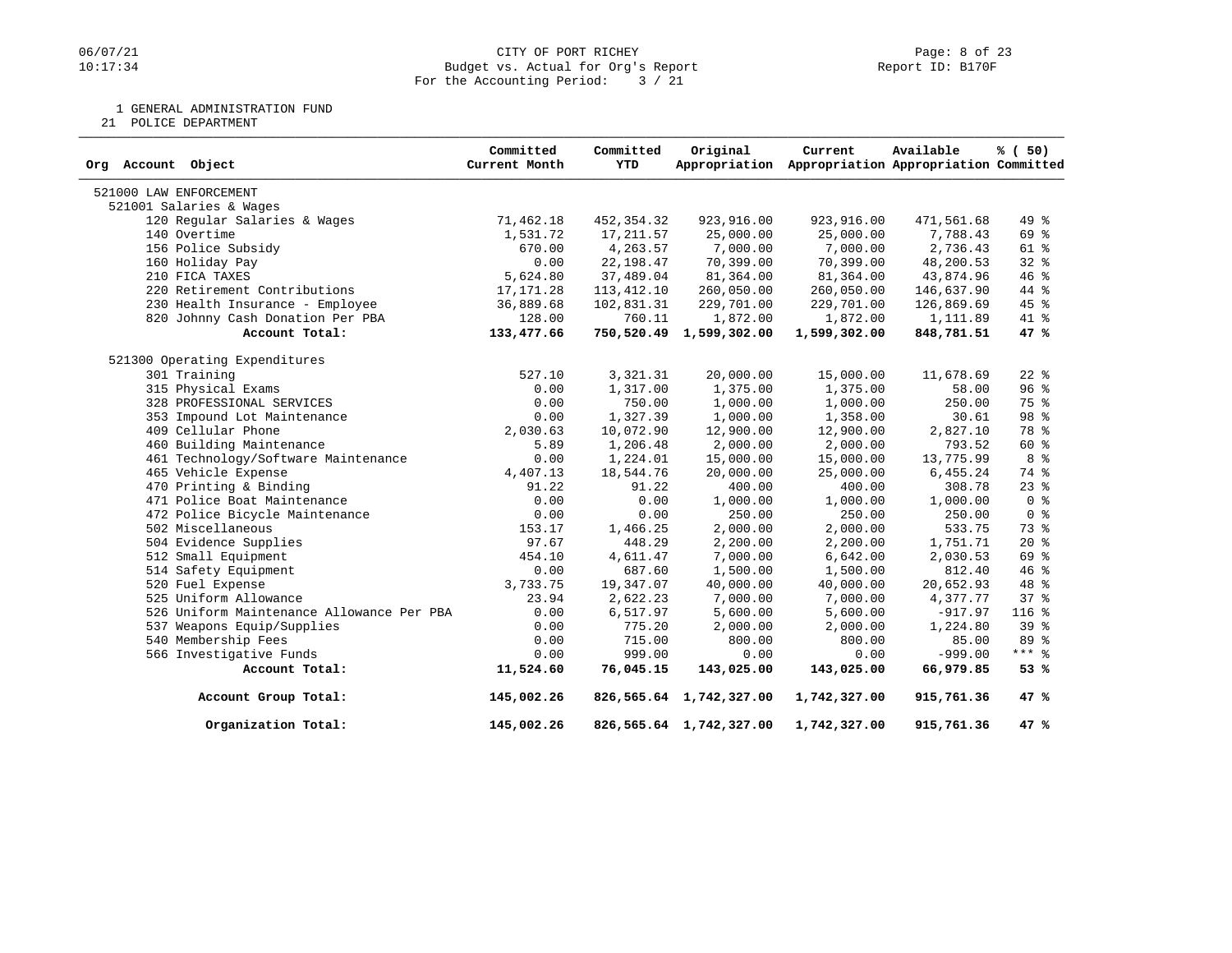### 06/07/21 CITY OF PORT RICHEY PAGE 23<br>10:17:34 Dudget vs. Actual for Org's Report (1999) Report ID: B170F Budget vs. Actual for Org's Report For the Accounting Period: 3 / 21

1 GENERAL ADMINISTRATION FUND

22 FIRE DEPARTMENT

| Org Account Object                  | Committed<br>Current Month | Committed<br><b>YTD</b> | Original   | Current<br>Appropriation Appropriation Appropriation Committed | Available    | % (50)          |
|-------------------------------------|----------------------------|-------------------------|------------|----------------------------------------------------------------|--------------|-----------------|
| 522000 FIRE CONTROL                 |                            |                         |            |                                                                |              |                 |
| 522001 Salaries & Wages             |                            |                         |            |                                                                |              |                 |
| 120 Regular Salaries & Wages        | 21,811.54                  | 136,944.45              | 253,161.00 | 253,161.00                                                     | 116,216.55   | $54$ %          |
| 130 Part-time Salaries & Wages      | 2,870.92                   | 11,324.83               | 38,250.00  | 38,250.00                                                      | 26,925.17    | $30*$           |
| 140 Overtime                        | 0.00                       | 6,574.56                | 11,502.00  | 11,502.00                                                      | 4,927.44     | 57%             |
| 150 Incentive Pay                   | 830.65                     | 5,029.03                | 13,028.00  | 13,028.00                                                      | 7,998.97     | 39 <sup>8</sup> |
| 151 Compensated Volunteers          | 0.00                       | 2,125.00                | 6,000.00   | 6,000.00                                                       | 3,875.00     | 35%             |
| 154 Fire Subsidy                    | $-400.00$                  | $-142.86$               | 0.00       | 0.00                                                           | 142.86       | $***$ $%$       |
| 160 Holiday Pay                     | 0.00                       | 5,358.89                | 13,598.00  | 13,598.00                                                      | 8,239.11     | 39 %            |
| 210 FICA TAXES                      | 1,936.19                   | 12,543.11               | 26,995.00  | 26,995.00                                                      | 14,451.89    | 46%             |
| 220 Retirement Contributions        | 5,138.39                   | 35, 375. 37             | 86,071.00  | 86,071.00                                                      | 50,695.63    | 41 %            |
| 230 Health Insurance - Employee     | 9,626.28                   | 28,878.84               | 59,000.00  | 59,000.00                                                      | 30, 121. 16  | 49 %            |
| Account Total:                      | 41,813.97                  | 244,011.22              | 507,605.00 | 507,605.00                                                     | 263,593.78   | 48 %            |
| 522300 Operating Expenditures       |                            |                         |            |                                                                |              |                 |
| 301 Training                        | 0.00                       | 10.95                   | 6,030.00   | 6,030.00                                                       | 6,019.05     | 0 <sup>8</sup>  |
| 303 Tuition Reimbursement           | 0.00                       | 300.00                  | 1,500.00   | 1,200.00                                                       | 900.00       | 25%             |
| 305 Medical Director                | 0.00                       | 1,200.00                | 1,200.00   | 1,200.00                                                       | 0.00         | $100*$          |
| 314 Drug Screening                  | 84.00                      | 84.00                   | 0.00       | 0.00                                                           | $-84.00$     | $***$ $%$       |
| 315 Physical Exams                  | 84.00                      | 126.00                  | 6,500.00   | 6,500.00                                                       | 6,374.00     | 2 <sup>°</sup>  |
| 409 Cellular Phone                  | 203.13                     | 1,015.27                | 3,000.00   | 3,000.00                                                       | 1,984.73     | $34$ $%$        |
| 412 Radio Maintenance               | 237.65                     | 352.65                  | 900.00     | 900.00                                                         | 547.35       | 39 <sup>8</sup> |
| 417 Internet Service                | 0.00                       | 726.08                  | 2,100.00   | 2,100.00                                                       | 1,373.92     | 35 <sup>8</sup> |
| 428 Medical Equipment               | 0.00                       | 1,147.77                | 3,500.00   | 3,500.00                                                       | 2,352.23     | 33%             |
| 430 Electricity                     | 1,352.64                   | 3,507.52                | 6,500.00   | 6,500.00                                                       | 2,992.48     | $54$ $%$        |
| 432 Water Utility Expense           | 242.17                     | 735.23                  | 1,500.00   | 1,500.00                                                       | 764.77       | 49 %            |
| 434 Sewer Utility Expense           | 138.16                     | 338.92                  | 700.00     | 700.00                                                         | 361.08       | 48 %            |
| 436 STORMWATER UTILITY EXPENSE      | 25.00                      | 125.00                  | 300.00     | 300.00                                                         | 175.00       | $42$ %          |
| 460 Building Maintenance            | 229.64                     | 2,333.85                | 6,000.00   | 6,000.00                                                       | 3,666.15     | 39 %            |
| 461 Technology/Software Maintenance | 0.00                       | 796.00                  | 9,000.00   | 8,000.00                                                       | 7,204.00     | $10*$           |
| 465 Vehicle Expense                 | 5,011.29                   | 8,198.35                | 20,000.00  | 20,000.00                                                      | 11,801.65    | 41 %            |
| 467 Equipment Maintenance           | 20.97                      | 790.79                  | 6,000.00   | 5,800.00                                                       | 5,009.21     | 14 %            |
| 470 Printing & Binding              | 0.00                       | 67.62                   | 0.00       | 100.00                                                         | 32.38        | 68 %            |
| 502 Miscellaneous                   | 0.00                       | 773.83                  | 510.00     | 810.00                                                         | 36.17        | 96%             |
| 512 Small Equipment                 | 1,032.39                   | 2,042.92                | 1,000.00   | 2,900.02                                                       | 857.10       | 70 %            |
| 513 Station Supplies                | 0.00                       | 1,425.59                | 2,656.00   | 2,656.00                                                       | 1,230.41     | $54$ $%$        |
| 514 Safety Equipment                | 0.00                       | 219.98                  | 1,000.00   | 299.98                                                         | 80.00        | 73%             |
| 520 Fuel Expense                    | 661.57                     | 3,941.27                | 8,800.00   | 8,700.00                                                       | 4,758.73     | $45$ %          |
| 525 Uniform Allowance               | 659.61                     | 1,662.81                | 9,762.00   | 9,762.00                                                       | 8,099.19     | 17 %            |
| 540 Membership Fees                 | 3, 221. 27                 | 3,760.00                | 4,000.00   | 4,000.00                                                       | 240.00       | $94$ %          |
| Account Total:                      | 13,203.49                  | 35,682.40               | 102,458.00 | 102,458.00                                                     | 66,775.60    | 35%             |
| Account Group Total:                | 55,017.46                  | 279,693.62              | 610,063.00 | 610,063.00                                                     | 330,369.38   | 46%             |
| Organization Total:                 | 55,017.46                  | 279,693.62              | 610,063.00 | 610,063.00                                                     | 330, 369. 38 | 46%             |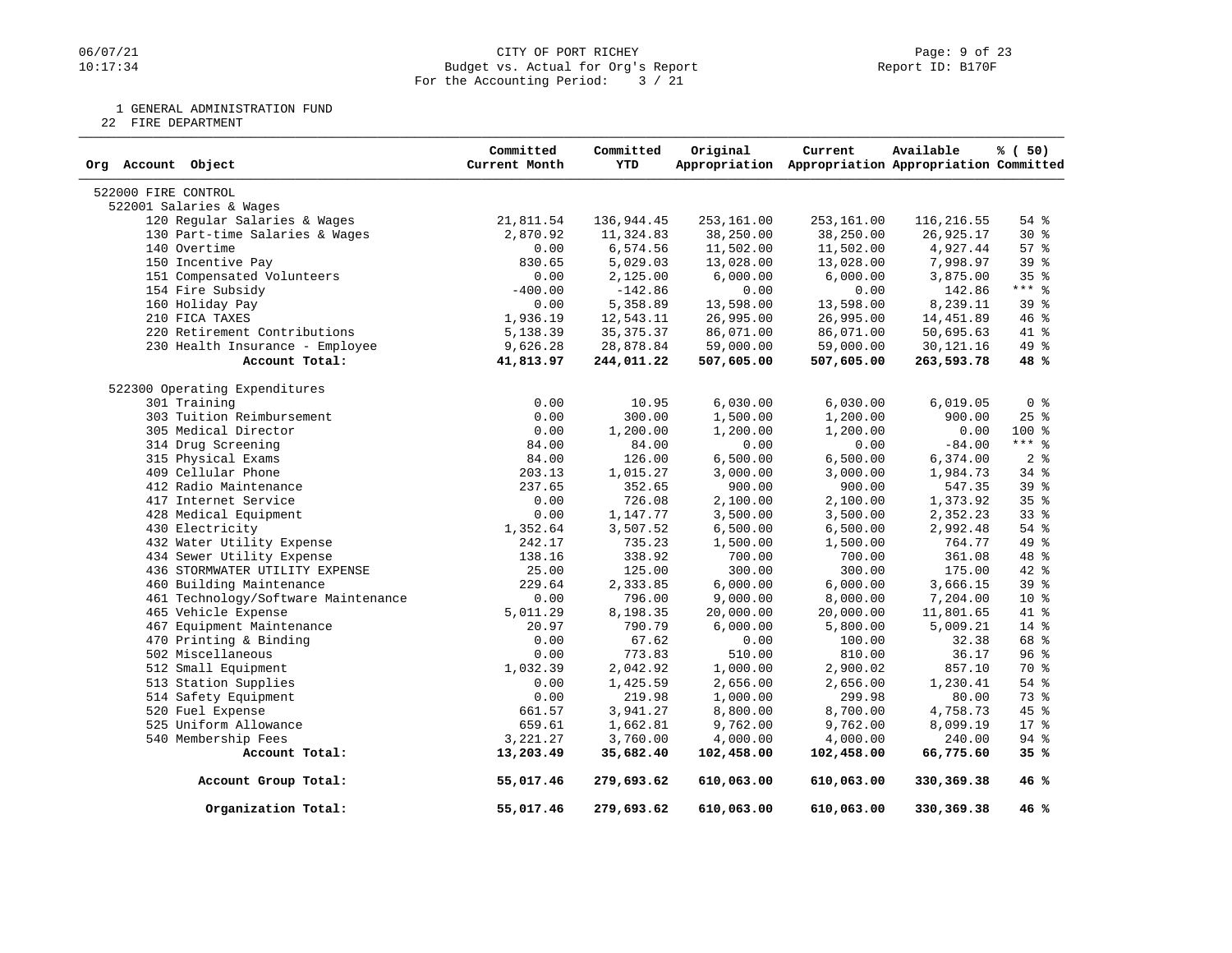### 06/07/21 CITY OF PORT RICHEY Page: 10 of 23<br>10:17:34 Budget vs. Actual for Org's Report Peport Peport ID: B170F Budget vs. Actual for Org's Report For the Accounting Period: 3 / 21

1 GENERAL ADMINISTRATION FUND

24 BUILDING DEPARTMENT

|                                     | Committed     | Committed | Original      | Current   | Available                             | % (50)         |
|-------------------------------------|---------------|-----------|---------------|-----------|---------------------------------------|----------------|
| Org Account Object                  | Current Month | YTD       | Appropriation |           | Appropriation Appropriation Committed |                |
| 524000 PROTECTIVE INSPECTIONS       |               |           |               |           |                                       |                |
| 524001 Salaries & Wages             |               |           |               |           |                                       |                |
| 120 Regular Salaries & Wages        | 2,769.09      | 16,627.73 | 33,950.00     | 33,950.00 | 17,322.27                             | 49 %           |
| 140 Overtime                        | 119.24        | 231.23    | 454.00        | 454.00    | 222.77                                | $51$ $%$       |
| 210 FICA TAXES                      | 219.40        | 1,280.21  | 2,632.00      | 2,632.00  | 1,351.79                              | 49 %           |
| 220 Retirement Contributions        | 288.84        | 1,685.91  | 3,440.00      | 3,440.00  | 1,754.09                              | 49 %           |
| 230 Health Insurance - Employee     | 697.54        | 2,092.62  | 8,576.00      | 8,576.00  | 6,483.38                              | $24$ %         |
| Account Total:                      | 4,094.11      | 21,917.70 | 49,052.00     | 49,052.00 | 27,134.30                             | 45 %           |
| 524300 Operating Expenditures       |               |           |               |           |                                       |                |
| 301 Training                        | 50.00         | 50.00     | 7,500.00      | 7,500.00  | 7,450.00                              | 1 <sup>8</sup> |
| 328 PROFESSIONAL SERVICES           | 0.00          | 2,752.50  | 20,000.00     | 20,000.00 | 17,247.50                             | $14*$          |
| 409 Cellular Phone                  | 85.96         | 429.50    | 1,300.00      | 1,300.00  | 870.50                                | 338            |
| 461 Technology/Software Maintenance | 0.00          | 4,299.54  | 5,500.00      | 5,500.00  | 1,200.46                              | 78 %           |
| 465 Vehicle Expense                 | 0.00          | 610.93    | 1,600.00      | 1,600.00  | 989.07                                | 38 %           |
| 502 Miscellaneous                   | 495.79        | 764.14    | 3,000.00      | 3,000.00  | 2,235.86                              | 25%            |
| 512 Small Equipment                 | 0.00          | 0.00      | 5,200.00      | 5,200.00  | 5,200.00                              | 0 <sup>8</sup> |
| 520 Fuel Expense                    | 153.50        | 872.67    | 1,900.00      | 1,900.00  | 1,027.33                              | 46%            |
| 525 Uniform Allowance               | 0.00          | 212.49    | 500.00        | 500.00    | 287.51                                | $42*$          |
| 540 Membership Fees                 | 0.00          | 650.00    | 900.00        | 900.00    | 250.00                                | 72 %           |
| 541 Code Books & Publications       | 0.00          | 0.00      | 500.00        | 500.00    | 500.00                                | 0 <sup>8</sup> |
| Account Total:                      | 785.25        | 10,641.77 | 47,900.00     | 47,900.00 | 37,258.23                             | 22%            |
| Account Group Total:                | 4,879.36      | 32,559.47 | 96,952.00     | 96,952.00 | 64,392.53                             | 34%            |
| Organization Total:                 | 4,879.36      | 32,559.47 | 96,952.00     | 96,952.00 | 64,392.53                             | 34%            |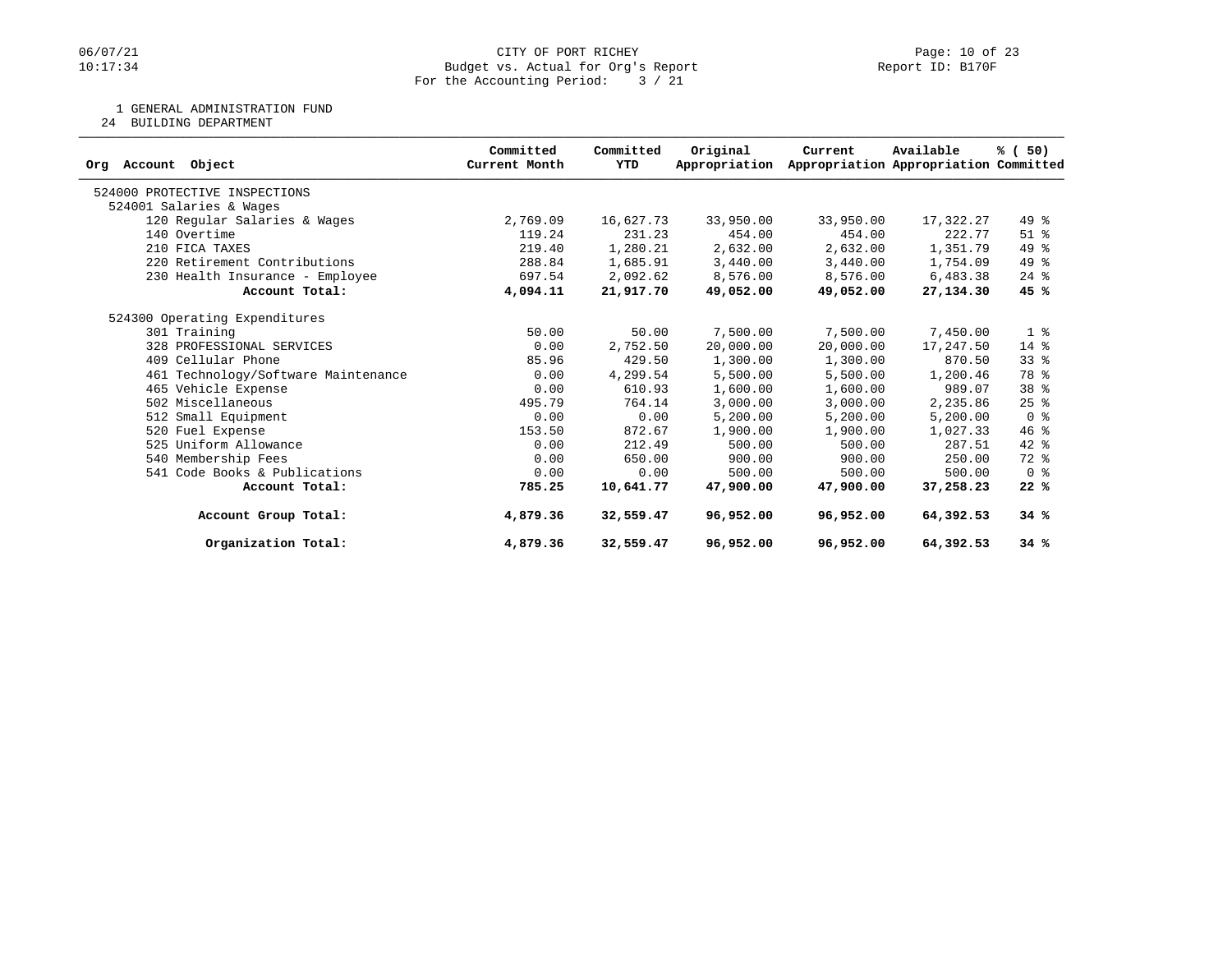### 06/07/21 CITY OF PORT RICHEY Page: 11 of 23<br>10:17:34 Budget vs. Actual for Org's Report Peport Peport ID: B170F Budget vs. Actual for Org's Report For the Accounting Period: 3 / 21

1 GENERAL ADMINISTRATION FUND

25 CODE ENFORCEMENT

| Object<br>Account<br>Orq        | Committed<br>Current Month | Committed<br>YTD | Original<br>Appropriation | Current   | Available<br>Appropriation Appropriation Committed | % (50)          |
|---------------------------------|----------------------------|------------------|---------------------------|-----------|----------------------------------------------------|-----------------|
| 525000                          |                            |                  |                           |           |                                                    |                 |
| 525001 Salaries & Wages         |                            |                  |                           |           |                                                    |                 |
| 120 Regular Salaries & Wages    | 0.00                       | 7,027.34         | 38,252.00                 | 38,252.00 | 31,224.66                                          | 18 %            |
| 140 Overtime                    | 0.00                       | 474.11           | 662.00                    | 662.00    | 187.89                                             | 72 %            |
| 210 FICA TAXES                  | 0.00                       | 573.48           | 2,977.00                  | 2,977.00  | 2,403.52                                           | 19 <sup>°</sup> |
| 220 Retirement Contributions    | 0.00                       | 740.51           | 3,891.00                  | 3,891.00  | 3,150.49                                           | 19 <sup>°</sup> |
| 230 Health Insurance - Employee | 1,709.31                   | 5,127.87         | 10,244.00                 | 10,244.00 | 5, 116. 13                                         | 50%             |
| Account Total:                  | 1,709.31                   | 13,943.31        | 56,026.00                 | 56,026.00 | 42,082.69                                          | 25%             |
| 525300 Operating Expenditures   |                            |                  |                           |           |                                                    |                 |
| 301 Training                    | 0.00                       | 0.00             | 2,500.00                  | 2,500.00  | 2,500.00                                           | 0 <sup>8</sup>  |
| 465 Vehicle Expense             | 0.00                       | 0.00             | 1,000.00                  | 1,000.00  | 1,000.00                                           | 0 %             |
| 512 Small Equipment             | 0.00                       | 4.27             | 300.00                    | 300.00    | 295.73                                             | 1 <sub>8</sub>  |
| 520 Fuel Expense                | 0.00                       | 300.94           | 1,000.00                  | 1,000.00  | 699.06                                             | $30*$           |
| 564 MOWING                      | 0.00                       | 0.00             | 2,000.00                  | 2,000.00  | 2,000.00                                           | 0 %             |
| Account Total:                  | 0.00                       | 305.21           | 6,800.00                  | 6,800.00  | 6,494.79                                           | $4 \text{ }$    |
| Account Group Total:            | 1,709.31                   | 14,248.52        | 62,826.00                 | 62,826.00 | 48,577.48                                          | 23%             |
| Organization Total:             | 1,709.31                   | 14,248.52        | 62,826.00                 | 62,826.00 | 48,577.48                                          | 23%             |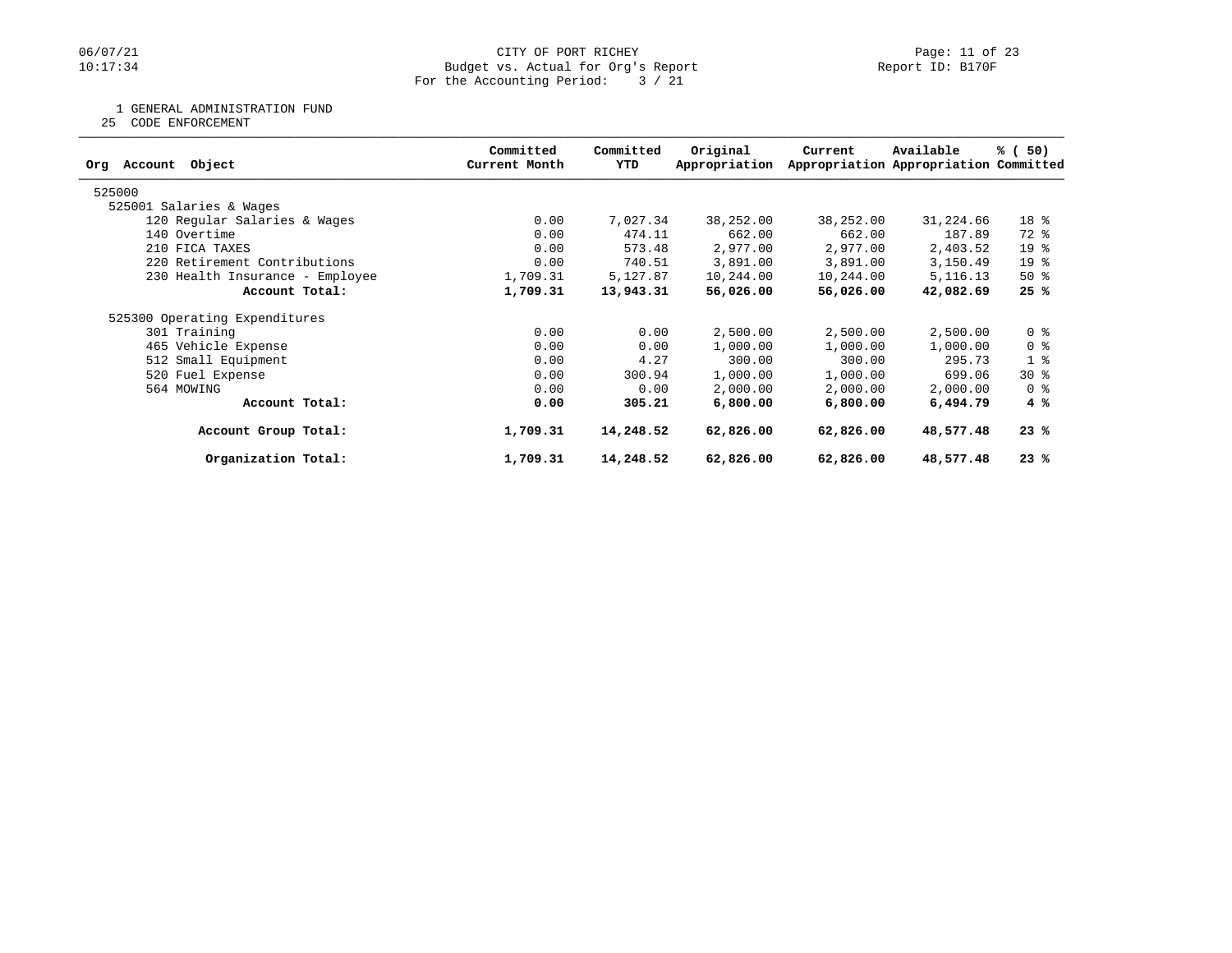### 06/07/21 CITY OF PORT RICHEY Page: 12 of 23<br>10:17:34 Budget vs. Actual for Org's Report Peport Peport ID: B170F Budget vs. Actual for Org's Report For the Accounting Period: 3 / 21

1 GENERAL ADMINISTRATION FUND

26 HUMAN RESOURCES

| Object<br>Account<br>Orq            | Committed<br>Current Month | Committed<br>YTD | Original<br>Appropriation | Current   | Available<br>Appropriation Appropriation Committed | % (50)         |
|-------------------------------------|----------------------------|------------------|---------------------------|-----------|----------------------------------------------------|----------------|
| 526000                              |                            |                  |                           |           |                                                    |                |
| 526001 Salaries & Wages             |                            |                  |                           |           |                                                    |                |
| 120 Regular Salaries & Wages        | 0.00                       | 10,485.55        | 26,000.00                 | 26,000.00 | 15,514.45                                          | $40*$          |
| 140 Overtime                        | 0.00                       | 185.70           | 450.00                    | 450.00    | 264.30                                             | $41*$          |
| 210 FICA TAXES                      | 0.00                       | 804.86           | 2,024.00                  | 2,024.00  | 1,219.14                                           | $40*$          |
| 220 Retirement Contributions        | 0.00                       | 1,067.11         | 2,645.00                  | 2,645.00  | 1,577.89                                           | $40*$          |
| 230 Health Insurance - Employee     | 0.00                       | 1,711.08         | 5,112.00                  | 5,112.00  | 3,400.92                                           | $33$ $%$       |
| Account Total:                      | 0.00                       | 14,254.30        | 36,231.00                 | 36,231.00 | 21,976.70                                          | 39 %           |
| 526300 Operating Expenditures       |                            |                  |                           |           |                                                    |                |
| 301 Training                        | 0.00                       | 175.00           | 2,500.00                  | 2,500.00  | 2,325.00                                           | 7 %            |
| 328 PROFESSIONAL SERVICES           | 0.00                       | 73.00            | 2,000.00                  | 2,000.00  | 1,927.00                                           | $4\degree$     |
| 409 Cellular Phone                  | 0.00                       | 0.00             | 600.00                    | 600.00    | 600.00                                             | 0 <sup>8</sup> |
| 461 Technology/Software Maintenance | 0.00                       | 373.56           | 500.00                    | 500.00    | 126.44                                             | 75 %           |
| 502 Miscellaneous                   | 0.00                       | 36.49            | 500.00                    | 500.00    | 463.51                                             | 7 %            |
| 512 Small Equipment                 | 25.00                      | 947.55           | 1,000.00                  | 1,000.00  | 52.45                                              | 95%            |
| 540 Membership Fees                 | 0.00                       | 0.00             | 300.00                    | 300.00    | 300.00                                             | 0 <sub>8</sub> |
| Account Total:                      | 25.00                      | 1,605.60         | 7,400.00                  | 7,400.00  | 5,794.40                                           | 22%            |
| Account Group Total:                | 25.00                      | 15,859.90        | 43,631.00                 | 43,631.00 | 27,771.10                                          | 36%            |
| Organization Total:                 | 25.00                      | 15,859.90        | 43,631.00                 | 43,631.00 | 27,771.10                                          | 36%            |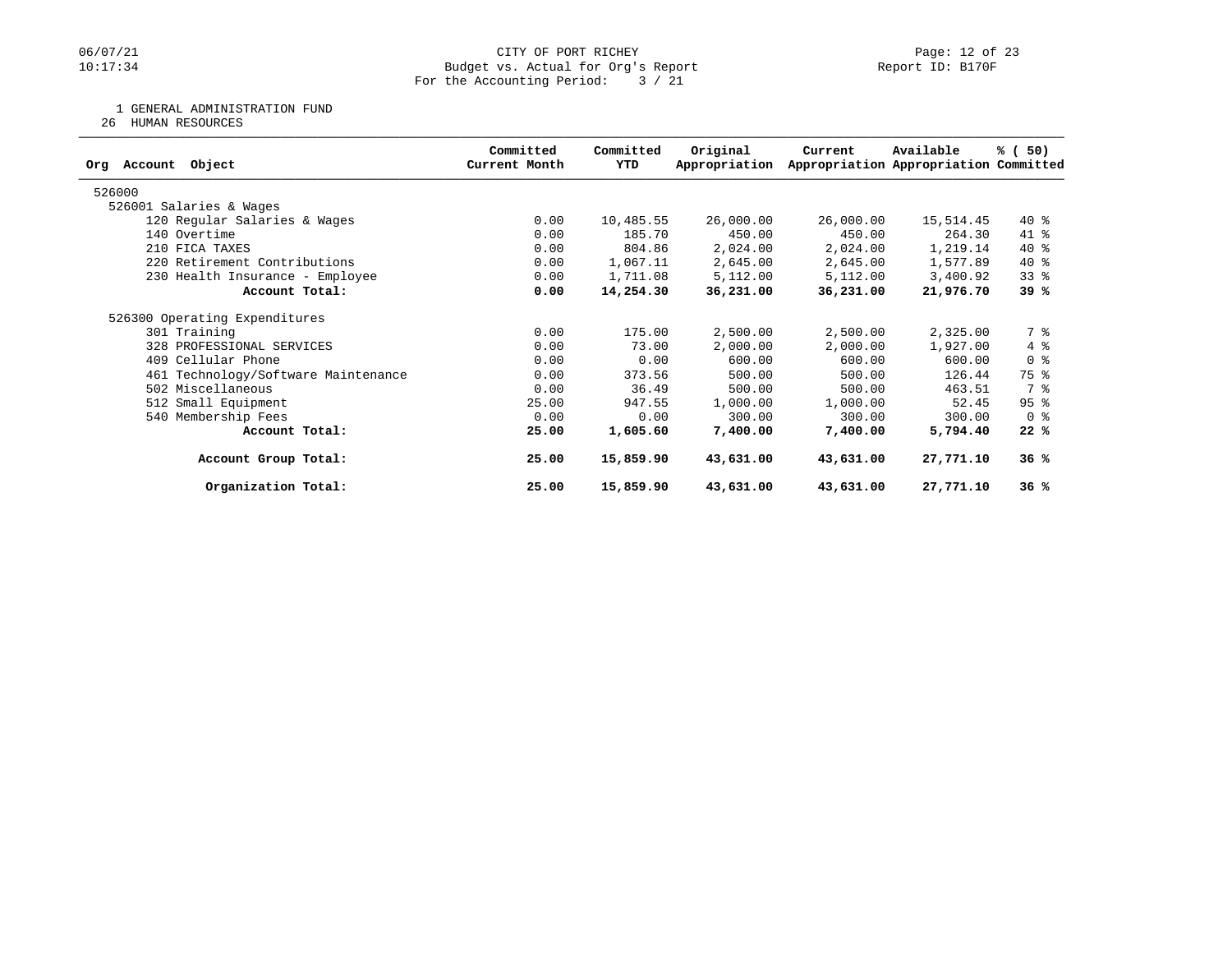### 06/07/21 CITY OF PORT RICHEY Page: 13 of 23<br>10:17:34 Budget vs. Actual for Org's Report Port Report ID: B170F Budget vs. Actual for Org's Report For the Accounting Period: 3 / 21

1 GENERAL ADMINISTRATION FUND

38 GRANTS

| Object<br>Account<br>Ora             | Committed<br>Current Month | Committed<br>YTD | Original<br>Appropriation | Current    | Available<br>Appropriation Appropriation Committed | % (50) |
|--------------------------------------|----------------------------|------------------|---------------------------|------------|----------------------------------------------------|--------|
| 538000<br>538800 GRANT EXPENDITURES  |                            |                  |                           |            |                                                    |        |
| 632 Nick's Park                      | 0.00                       | 0.00             | 200,000.00                | 200,000.00 | 200,000.00                                         | 0 %    |
| 803 Restore Act - Dredging/Boat Ramp | 0.00                       | 0.00             | 667,000.00                | 667,000.00 | 667,000.00                                         | 0 %    |
| 836 CDBG Grant - County              | 0.00                       | 0.00             | 35,000.00                 | 35,000.00  | 35,000.00                                          | 0 %    |
| Account Total:                       | 0.00                       | 0.00             | 902,000.00                | 902,000.00 | 902,000.00                                         | 0 %    |
| Account Group Total:                 | 0.00                       | 0.00             | 902,000.00                | 902,000.00 | 902,000.00                                         | 0 %    |
| Organization Total:                  | 0.00                       | 0.00             | 902,000,00                | 902,000.00 | 902,000.00                                         | 0 %    |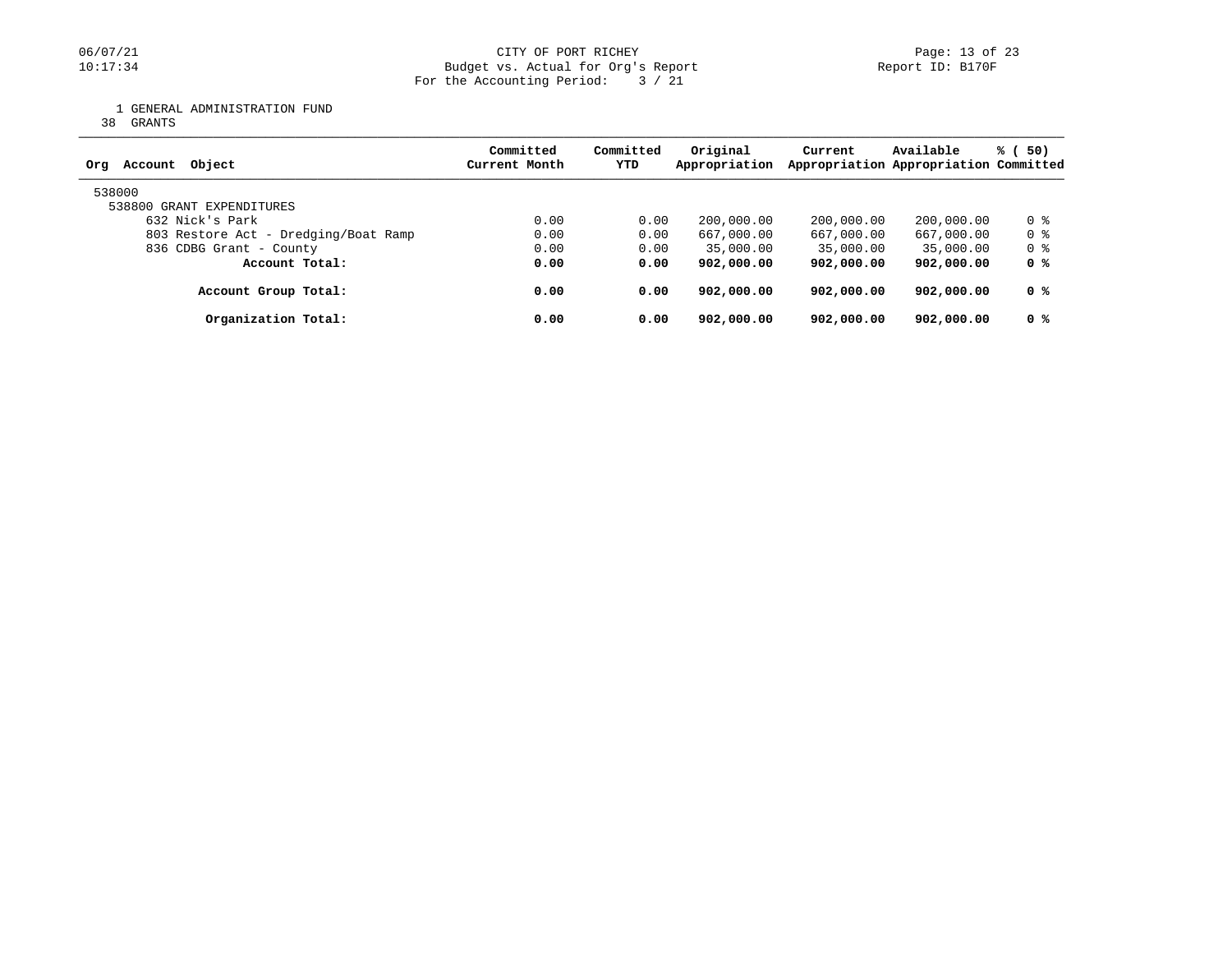### 06/07/21 CITY OF PORT RICHEY Page: 14 of 23<br>
Budget vs. Actual for Org's Report Port 10: B170F Port ID: B170F Budget vs. Actual for Org's Report For the Accounting Period: 3 / 21

1 GENERAL ADMINISTRATION FUND

41 PUBLIC WORKS DEPARTMENT

| Object<br>Org Account               | Committed<br>Current Month | Committed<br><b>YTD</b> | Original<br>Appropriation | Current<br>Appropriation Appropriation Committed | Available  | % (50)          |
|-------------------------------------|----------------------------|-------------------------|---------------------------|--------------------------------------------------|------------|-----------------|
| 541000 ROAD & STREET FACILITIES     |                            |                         |                           |                                                  |            |                 |
| 541001 Salaries & Wages             |                            |                         |                           |                                                  |            |                 |
| 120 Regular Salaries & Wages        | 3,840.00                   | 23,510.33               | 51,885.00                 | 51,885.00                                        | 28, 374.67 | $45$ %          |
| 140 Overtime                        | 150.04                     | 642.63                  | 2,501.00                  | 2,501.00                                         | 1,858.37   | $26$ %          |
| 210 FICA TAXES                      | 304.60                     | 1,843.86                | 3,078.00                  | 3,078.00                                         | 1,234.14   | 60 %            |
| 220 Retirement Contributions        | 399.00                     | 2,415.24                | 4,023.00                  | 4,023.00                                         | 1,607.76   | 60 %            |
| 230 Health Insurance - Employee     | 2,987.46                   | 7,827.95                | 29,949.00                 | 29,949.00                                        | 22, 121.05 | $26$ %          |
| Account Total:                      | 7,681.10                   | 36,240.01               | 91,436.00                 | 91,436.00                                        | 55,195.99  | 40%             |
| 541300 Operating Expenditures       |                            |                         |                           |                                                  |            |                 |
| 301 Training                        | 0.00                       | 275.00                  | 5,000.00                  | 5,000.00                                         | 4,725.00   | 6 %             |
| 315 Physical Exams                  | 0.00                       | 0.00                    | 300.00                    | 300.00                                           | 300.00     | 0 <sup>8</sup>  |
| 409 Cellular Phone                  | 109.51                     | 551.01                  | 2,400.00                  | 2,400.00                                         | 1,848.99   | $23$ $%$        |
| 430 Electricity                     | 781.37                     | 2,703.94                | 7,000.00                  | 7,000.00                                         | 4,296.06   | 39%             |
| 431 Street Lights                   | 4,146.90                   | 30,158.50               | 35,000.00                 | 35,000.00                                        | 4,841.50   | 86 %            |
| 432 Water Utility Expense           | 1,160.86                   | 2,425.21                | 6,000.00                  | 6,000.00                                         | 3,574.79   | 40 %            |
| 434 Sewer Utility Expense           | 354.84                     | 1,444.82                | 6,000.00                  | 6,000.00                                         | 4,555.18   | $24$ %          |
| 436 STORMWATER UTILITY EXPENSE      | 180.00                     | 632.00                  | 1,500.00                  | 1,500.00                                         | 868.00     | $42*$           |
| 440 RENTALS & LEASES                | 0.00                       | 0.00                    | 2,800.00                  | 2,800.00                                         | 2,800.00   | 0 <sup>8</sup>  |
| 460 Building Maintenance            | 0.00                       | 334.58                  | 7,000.00                  | 7,000.00                                         | 6,665.42   | 5 <sup>8</sup>  |
| 462 Maintenance                     | 2,869.74                   | 9,443.44                | 18,000.00                 | 18,000.00                                        | 8,556.56   | $52$ $%$        |
| 465 Vehicle Expense                 | $-1,603.03$                | 3,833.94                | 10,000.00                 | 10,000.00                                        | 6,166.06   | 38 %            |
| 467 Equipment Maintenance           | 123.65                     | 893.07                  | 1,000.00                  | 1,000.00                                         | 106.93     | 89 %            |
| 502 Miscellaneous                   | 71.30                      | 585.02                  | 2,500.00                  | 2,500.00                                         | 1,914.98   | $23$ $%$        |
| 512 Small Equipment                 | 0.00                       | $-239.80$               | 9,000.00                  | 9,000.00                                         | 9,239.80   | $-3$ $%$        |
| 514 Safety Equipment                | 0.00                       | 267.00                  | 1,500.00                  | 1,500.00                                         | 1,233.00   | 18 %            |
| 520 Fuel Expense                    | 728.46                     | 5, 217.38               | 15,000.00                 | 15,000.00                                        | 9,782.62   | 35 <sup>8</sup> |
| 524 Landscaping                     | 0.00                       | 2,800.00                | 20,000.00                 | 20,000.00                                        | 17,200.00  | $14*$           |
| 525 Uniform Allowance               | 1,229.19                   | 3,762.73                | 9,000.00                  | 9,000.00                                         | 5,237.27   | 42 %            |
| 528 Chemicals                       | 446.69                     | 613.63                  | 5,000.00                  | 5,000.00                                         | 4,386.37   | $12$ %          |
| 530 Road Material/Pavement Markings | 0.00                       | 779.28                  | 15,000.00                 | 15,000.00                                        | 14,220.72  | 5 <sup>8</sup>  |
| 531 Street Signs                    | 967.28                     | 1,119.28                | 6,000.00                  | 6,000.00                                         | 4,880.72   | 19 %            |
| Account Total:                      | 11,566.76                  | 67,600.03               | 185,000.00                | 185,000.00                                       | 117,399.97 | 37%             |
| Account Group Total:                | 19,247.86                  | 103,840.04              | 276,436.00                | 276,436.00                                       | 172,595.96 | 38%             |
| Organization Total:                 | 19,247.86                  | 103,840.04              | 276,436.00                | 276,436.00                                       | 172,595.96 | 38%             |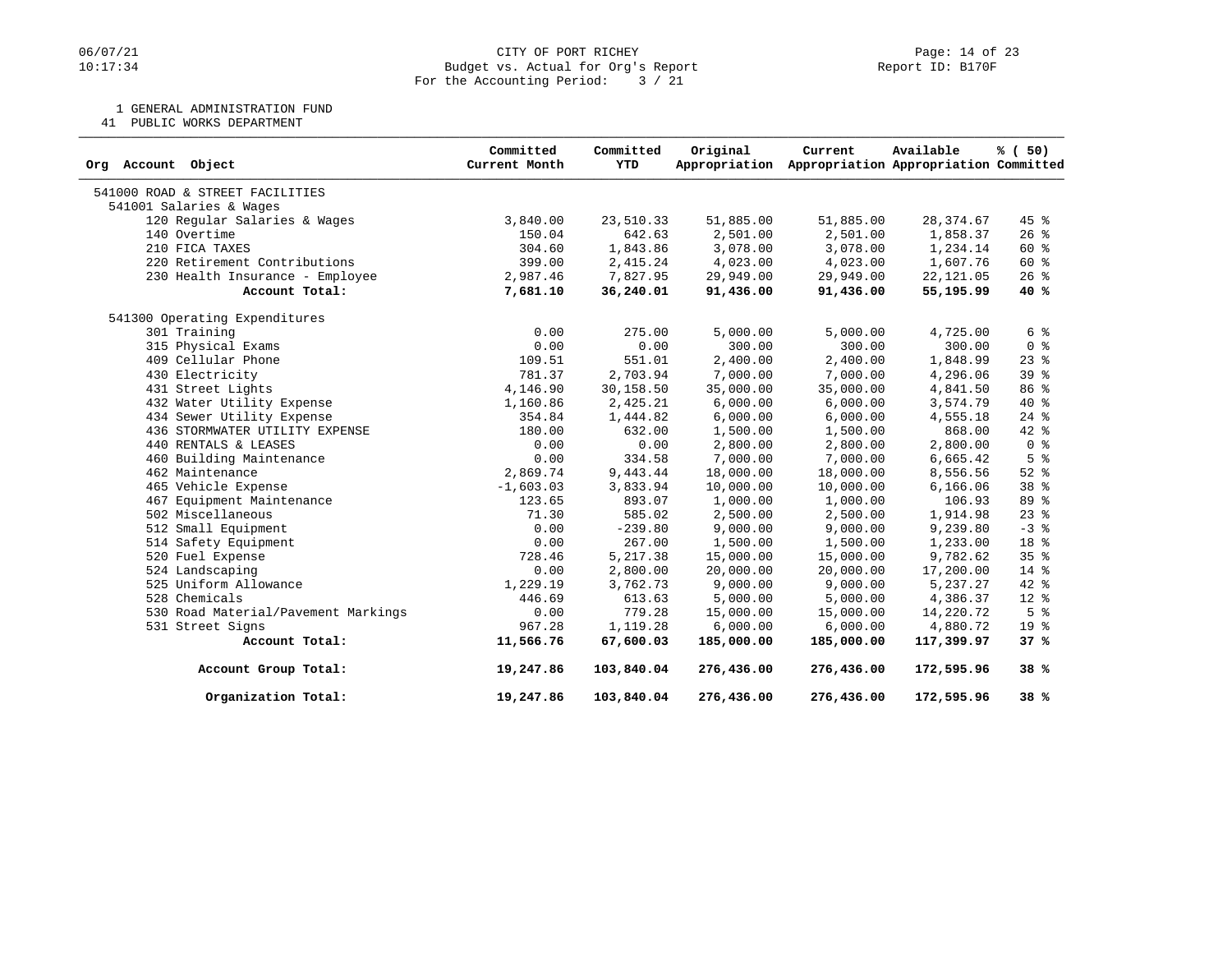1 GENERAL ADMINISTRATION FUND

62 PUBLIC HEALTH

| Account Object<br>Orq                      | Committed<br>Current Month | Committed<br>YTD | Original<br>Appropriation | Current   | Available<br>Appropriation Appropriation Committed | % (50)          |
|--------------------------------------------|----------------------------|------------------|---------------------------|-----------|----------------------------------------------------|-----------------|
| 562000 HEALTH<br>562300 Operating Expenses |                            |                  |                           |           |                                                    |                 |
| 339 Animal Control Contract                | 0.00                       | 0.00             | 22,000.00                 | 22,000.00 | 22,000.00                                          | 0 %             |
| 433 Refuse Pick-up                         | 901.99                     | 3,605.89         | 10,000.00                 | 10,000.00 | 6,394.11                                           | 36 <sup>8</sup> |
| 519 Solid Waste Assessment                 | 0.00                       | 3,770.55         | 3,500.00                  | 3,500.00  | $-270.55$                                          | $108$ %         |
| Account Total:                             | 901.99                     | 7,376.44         | 35,500.00                 | 35,500.00 | 28, 123. 56                                        | 21%             |
| Account Group Total:                       | 901.99                     | 7,376.44         | 35,500.00                 | 35,500.00 | 28, 123. 56                                        | 21%             |
| Organization Total:                        | 901.99                     | 7,376.44         | 35,500.00                 | 35,500.00 | 28, 123. 56                                        | 21%             |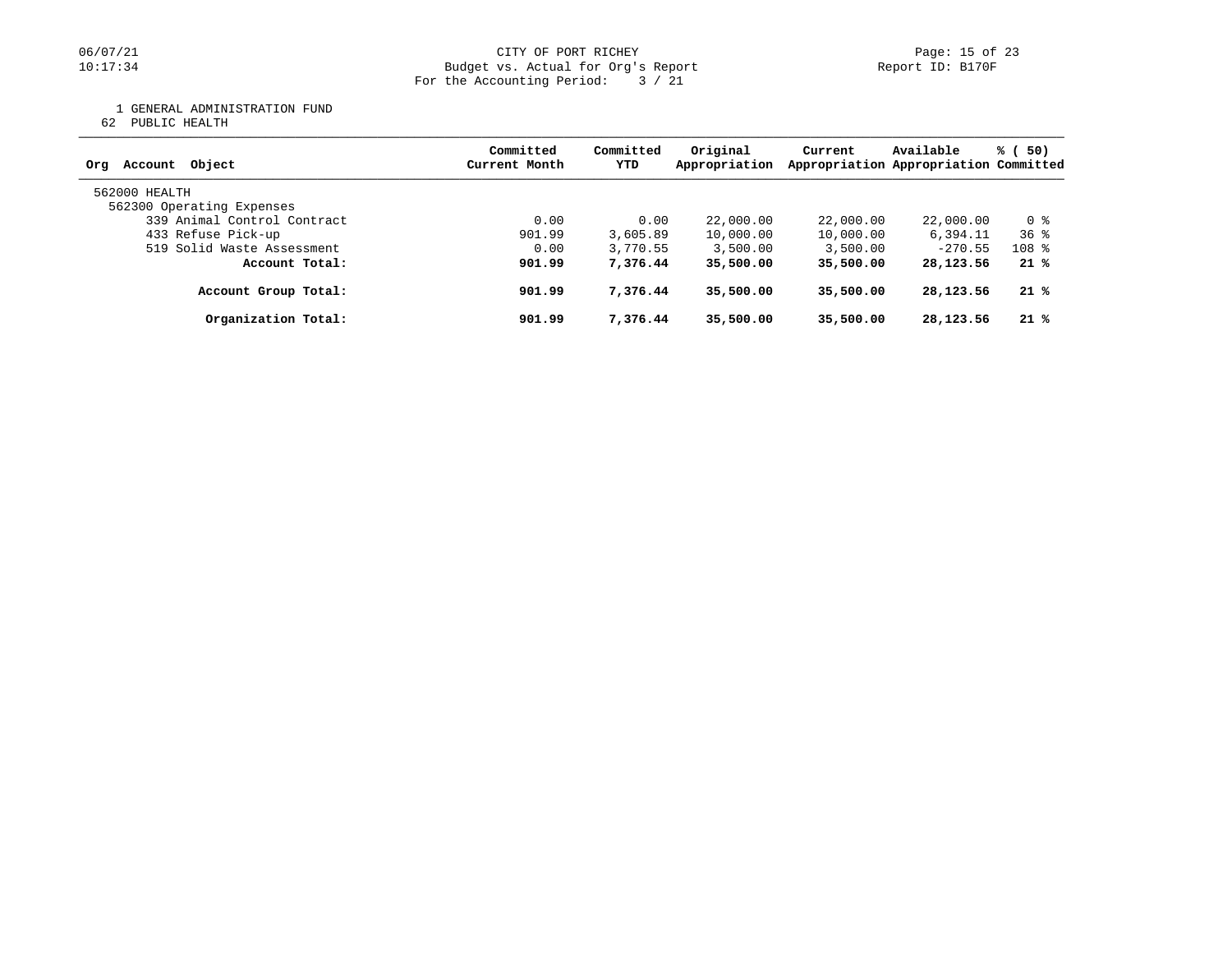### 06/07/21 CITY OF PORT RICHEY Page: 16 of 23<br>10:17:34 Budget vs. Actual for Org's Report Peport Peport ID: B170F Budget vs. Actual for Org's Report For the Accounting Period: 3 / 21

### 1 GENERAL ADMINISTRATION FUND

90 CONTINGENCIES

| Committed<br>Current Month | Committed<br><b>YTD</b>            | Original<br>Appropriation | Current                                                                                                                          | Available    | % (50)                                                                                                                                                                                       |
|----------------------------|------------------------------------|---------------------------|----------------------------------------------------------------------------------------------------------------------------------|--------------|----------------------------------------------------------------------------------------------------------------------------------------------------------------------------------------------|
|                            |                                    |                           |                                                                                                                                  |              |                                                                                                                                                                                              |
|                            |                                    |                           |                                                                                                                                  |              |                                                                                                                                                                                              |
| 0.00                       |                                    | 31,646.00                 |                                                                                                                                  | 0.00         | 0 <sup>8</sup>                                                                                                                                                                               |
| $-6,008.46$                |                                    | 31,646.00                 |                                                                                                                                  | 6,008.46     | 81 %                                                                                                                                                                                         |
| $-6,008.46$                |                                    | 63,292.00                 |                                                                                                                                  | 6,008.46     | 81%                                                                                                                                                                                          |
|                            |                                    |                           |                                                                                                                                  |              |                                                                                                                                                                                              |
| 0.00                       |                                    | 520,639.00                |                                                                                                                                  | 520,639.00   | 0 <sup>8</sup>                                                                                                                                                                               |
| 0.00                       |                                    | 520,639.00                |                                                                                                                                  | 520,639.00   | 0 %                                                                                                                                                                                          |
|                            |                                    |                           |                                                                                                                                  |              |                                                                                                                                                                                              |
| 0.00                       |                                    | 520,640.00                |                                                                                                                                  | 520,640.00   | 0 <sup>8</sup>                                                                                                                                                                               |
| 0.00                       |                                    | 520,640.00                |                                                                                                                                  | 520,640.00   | 0 %                                                                                                                                                                                          |
| $-6,008.46$                |                                    | 1,104,571.00              |                                                                                                                                  | 1,047,287.46 | 2%                                                                                                                                                                                           |
| $-6,008.46$                |                                    | 1,104,571.00              |                                                                                                                                  | 1,047,287.46 | 2%                                                                                                                                                                                           |
|                            |                                    |                           |                                                                                                                                  |              |                                                                                                                                                                                              |
|                            |                                    |                           |                                                                                                                                  |              | 35%                                                                                                                                                                                          |
|                            | 911 INTERFUND ALLOCATION - GENERAL |                           | 0.00<br>25,637.54<br>25,637.54<br>0.00<br>0.00<br>0.00<br>0.00<br>25,637.54<br>25,637.54<br>456,552.94 2,352,686.40 6,778,142.00 |              | Appropriation Appropriation Committed<br>0.00<br>31,646.00<br>31,646.00<br>520,639.00<br>520,639.00<br>520,640.00<br>520,640.00<br>1,072,925.00<br>1,072,925.00<br>6,746,496.00 4,393,809.60 |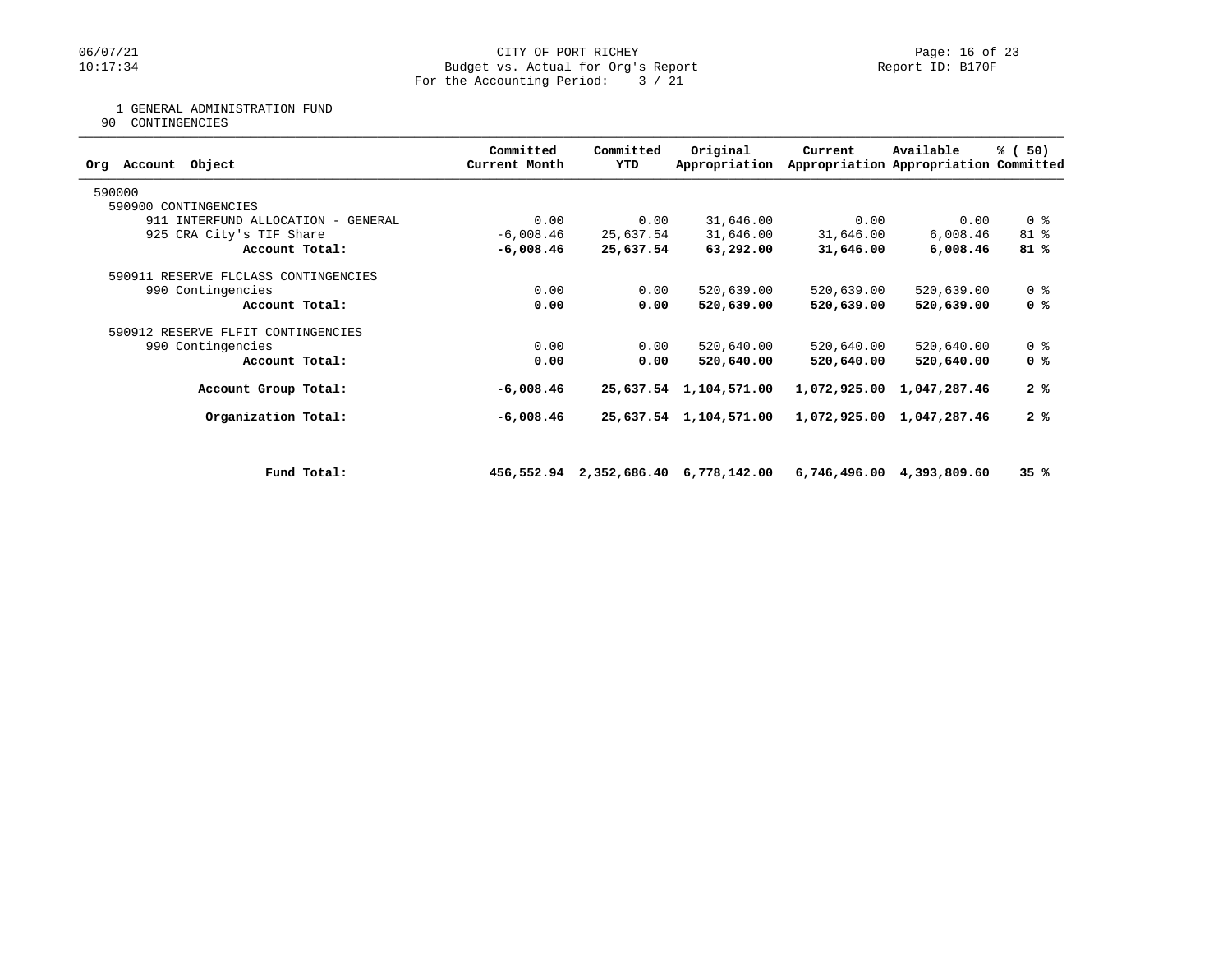### 06/07/21 CITY OF PORT RICHEY Page: 17 of 23<br>10:17:34 Budget vs. Actual for Org's Report Peport Peport ID: B170F Budget vs. Actual for Org's Report For the Accounting Period: 3 / 21

## 120 POLICE CONFISCATION FUND

21 POLICE DEPARTMENT

| Account Object<br>Orq         | Committed<br>Current Month | Committed<br>YTD | Original<br>Appropriation | Current   | Available<br>Appropriation Appropriation Committed | % (<br>50) |
|-------------------------------|----------------------------|------------------|---------------------------|-----------|----------------------------------------------------|------------|
| 521000 LAW<br>ENFORCEMENT     |                            |                  |                           |           |                                                    |            |
| 521300 Operating Expenditures |                            |                  |                           |           |                                                    |            |
| 502 Miscellaneous             | 2,111.90                   | 2,531.90         | 6,000.00                  | 6.000.00  | 3,468.10                                           | $42*$      |
| 537 Weapons Equip/Supplies    | 1,194.25                   | 2,240.02         | 10,000.00                 | 6,054.00  | 3,813.98                                           | 378        |
| 566 Investigative Funds       | 0.00                       | 662.00           | 2,000.00                  | 2,000.00  | 1,338.00                                           | $33*$      |
| Account Total:                | 3,306.15                   | 5,433.92         | 18,000.00                 | 14,054.00 | 8,620.08                                           | 39%        |
| 521600 Capital Outlay         |                            |                  |                           |           |                                                    |            |
| 648 Equipment                 | 28,185.81                  | 31,140.81        | 30,000.00                 | 33,946.00 | 2,805.19                                           | $92$ $%$   |
| Account Total:                | 28,185.81                  | 31,140.81        | 30,000.00                 | 33,946,00 | 2,805.19                                           | 92%        |
| Account Group Total:          | 31,491.96                  | 36,574.73        | 48,000.00                 | 48,000,00 | 11,425.27                                          | 76%        |
| Organization Total:           | 31,491.96                  | 36,574.73        | 48,000.00                 | 48,000.00 | 11,425.27                                          | 76 %       |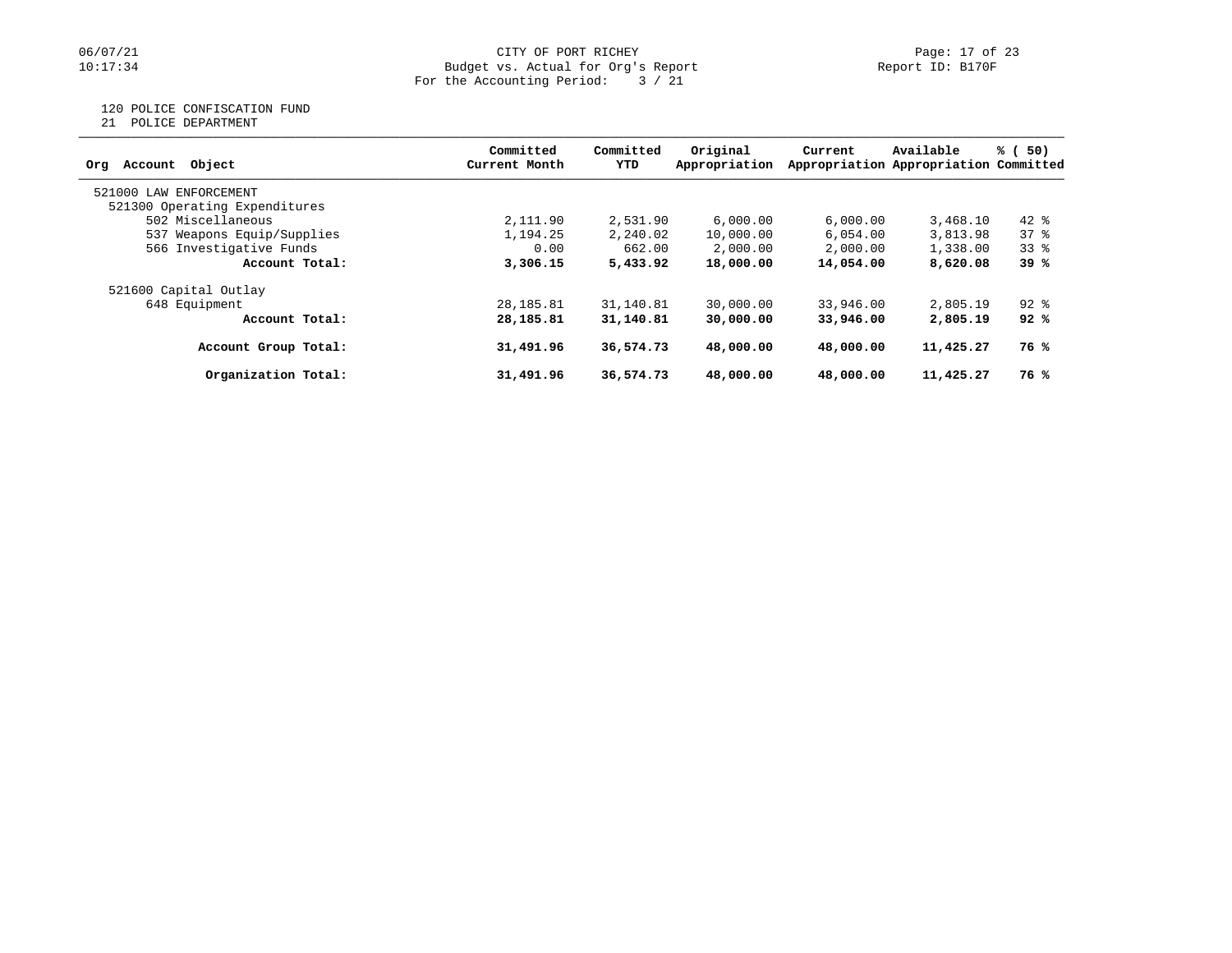#### 06/07/21 CITY OF PORT RICHEY Page: 18 of 23 10:17:34 Budget vs. Actual for Org's Report Report ID: B170F For the Accounting Period: 3 / 21

# 120 POLICE CONFISCATION FUND

59 OTHER ECONOMIC ENVIRONMENT

| Obiect<br>Account<br>Orq     |             | Committed<br>Current Month | Committed<br>YTD | Original<br>Appropriation | Current   | Available<br>Appropriation Appropriation Committed | % (<br>50) |
|------------------------------|-------------|----------------------------|------------------|---------------------------|-----------|----------------------------------------------------|------------|
| 590000                       |             |                            |                  |                           |           |                                                    |            |
| 590910 RESERVE CONTINGENCIES |             |                            |                  |                           |           |                                                    |            |
| 990 Contingencies            |             | 0.00                       | 0.00             | 42,444.00                 | 42,444.00 | 42,444.00                                          | 0 %        |
| Account Total:               |             | 0.00                       | 0.00             | 42,444.00                 | 42,444.00 | 42,444.00                                          | 0 %        |
| Account Group Total:         |             | 0.00                       | 0.00             | 42,444.00                 | 42,444.00 | 42,444.00                                          | 0 %        |
| Organization Total:          |             | 0.00                       | 0.00             | 42,444.00                 | 42,444.00 | 42,444.00                                          | 0 %        |
|                              |             |                            |                  |                           |           |                                                    | 40%        |
|                              | Fund Total: | 31,491.96                  | 36,574.73        | 90,444.00                 | 90,444.00 | 53,869.27                                          |            |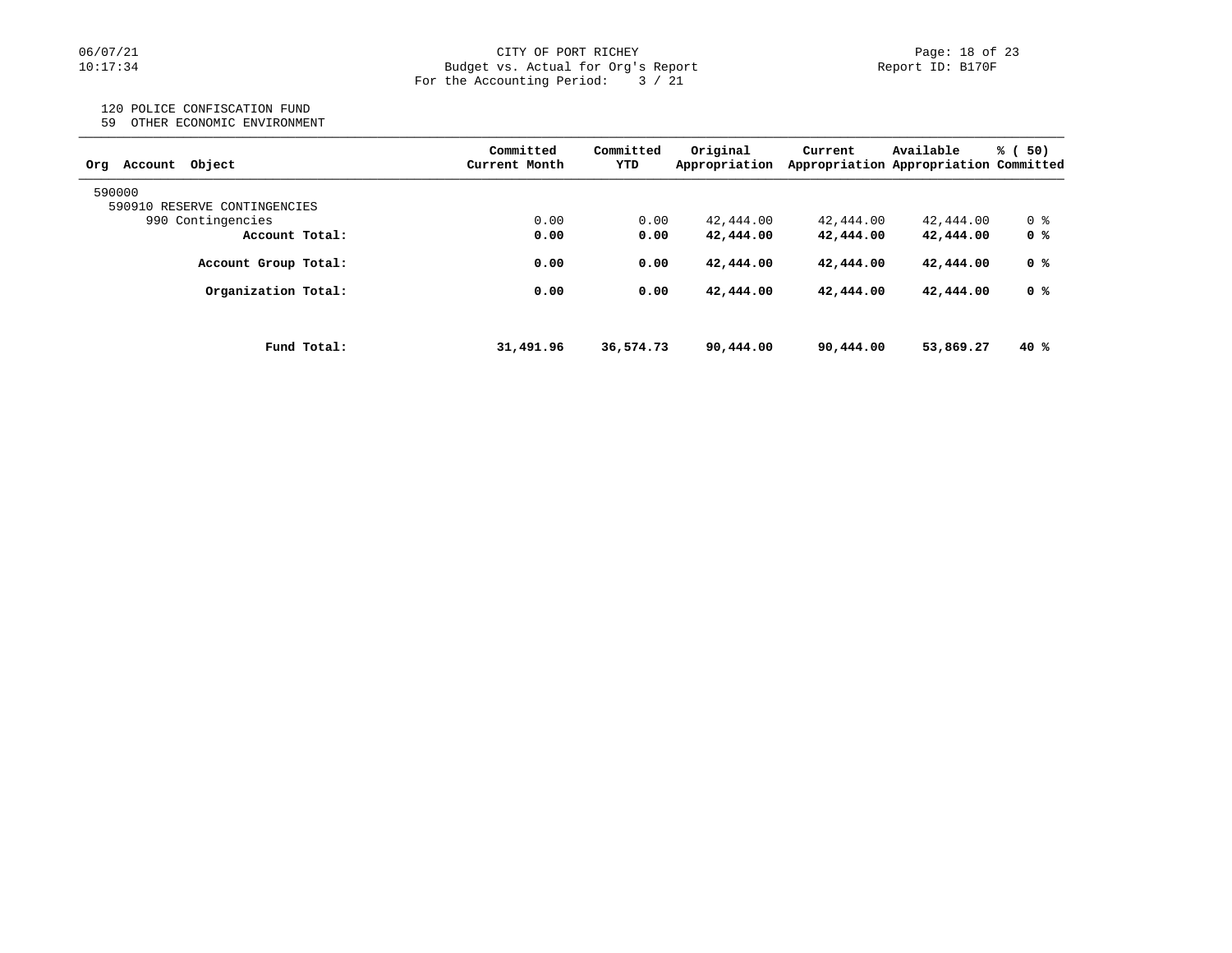## 06/07/21 CITY OF PORT RICHEY Page: 19 of 23<br>Dudget vs. Actual for Org's Report Page: 19 of 23<br>Report ID: B170F Budget vs. Actual for Org's Report For the Accounting Period: 3 / 21

# 125 POLICE \$5 FUND

21 POLICE DEPARTMENT

| Object<br>Account<br>Org            |             | Committed<br>Current Month | Committed<br>YTD | Original<br>Appropriation | Current   | Available<br>Appropriation Appropriation Committed | % (<br>50) |
|-------------------------------------|-------------|----------------------------|------------------|---------------------------|-----------|----------------------------------------------------|------------|
| 521000 LAW<br>ENFORCEMENT           |             |                            |                  |                           |           |                                                    |            |
| 521300 Operating Expenditures       |             |                            |                  |                           |           |                                                    |            |
| 461 Technology/Software Maintenance |             | 6,570.00                   | 6,570.00         | 12,300.00                 | 12,300.00 | 5,730.00                                           | $53$ $%$   |
| 502 Miscellaneous                   |             | 0.00                       | 0.00             | 10,000.00                 | 10,000.00 | 10,000.00                                          | 0 %        |
| 512 Small Equipment                 |             | 0.00                       | 0.00             | 10,000.00                 | 10,000.00 | 10,000.00                                          | 0 %        |
| 991 Reserves                        |             | 0.00                       | 0.00             | 3,700.00                  | 3,700.00  | 3,700.00                                           | 0 %        |
| Account Total:                      |             | 6,570.00                   | 6,570.00         | 36,000.00                 | 36,000.00 | 29,430.00                                          | $18*$      |
| Account Group Total:                |             | 6,570.00                   | 6,570.00         | 36,000.00                 | 36,000.00 | 29,430.00                                          | 18 %       |
| Organization Total:                 |             | 6,570.00                   | 6,570.00         | 36,000,00                 | 36,000,00 | 29,430.00                                          | 18 %       |
|                                     |             |                            |                  |                           |           |                                                    |            |
|                                     | Fund Total: | 6,570.00                   | 6,570.00         | 36,000.00                 | 36,000.00 | 29,430.00                                          | 18 %       |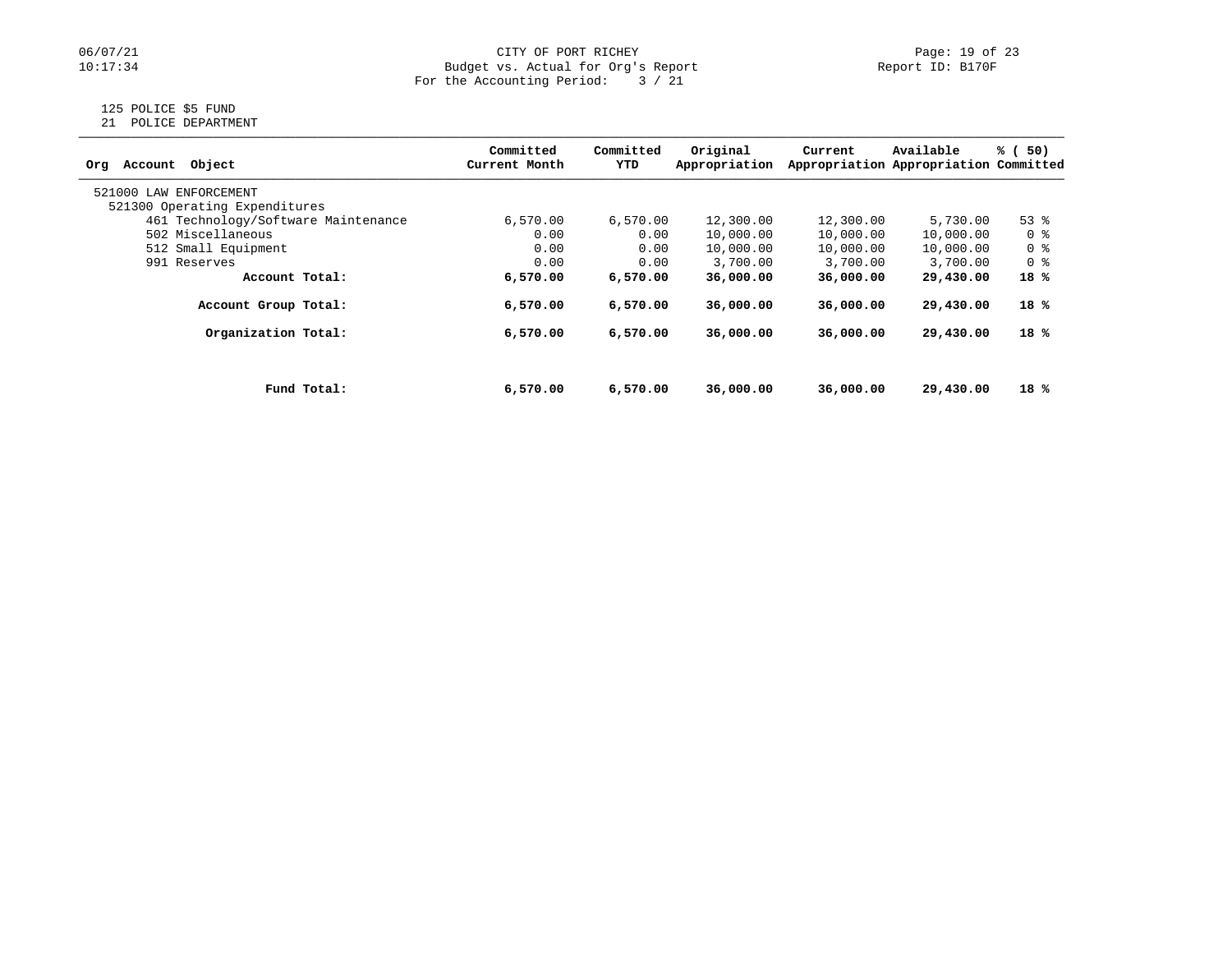#### 06/07/21 CITY OF PORT RICHEY Page: 20 of 23 10:17:34 Budget vs. Actual for Org's Report Report ID: B170F For the Accounting Period: 3 / 21

# 210 FIRE IMPACT FEES

23 FIRE IMPACT FEES

| Object<br>Account<br>Orq              | Committed<br>Current Month | Committed<br>YTD | Original<br>Appropriation | Current   | Available<br>Appropriation Appropriation Committed | % (<br>50) |
|---------------------------------------|----------------------------|------------------|---------------------------|-----------|----------------------------------------------------|------------|
| 523000                                |                            |                  |                           |           |                                                    |            |
| 523600 Capital Outlay                 |                            |                  |                           |           |                                                    |            |
| 630 Improvements Other Than Buildings | 800.00                     | 800.00           | 10,000.00                 | 10,000.00 | 9,200.00                                           | 8 %        |
| Account Total:                        | 800.00                     | 800.00           | 10,000.00                 | 10,000.00 | 9,200,00                                           | 8 %        |
| Account Group Total:                  | 800.00                     | 800.00           | 10,000.00                 | 10,000.00 | 9,200,00                                           | 8 %        |
| Organization Total:                   | 800.00                     | 800.00           | 10,000.00                 | 10,000.00 | 9,200,00                                           | 8 %        |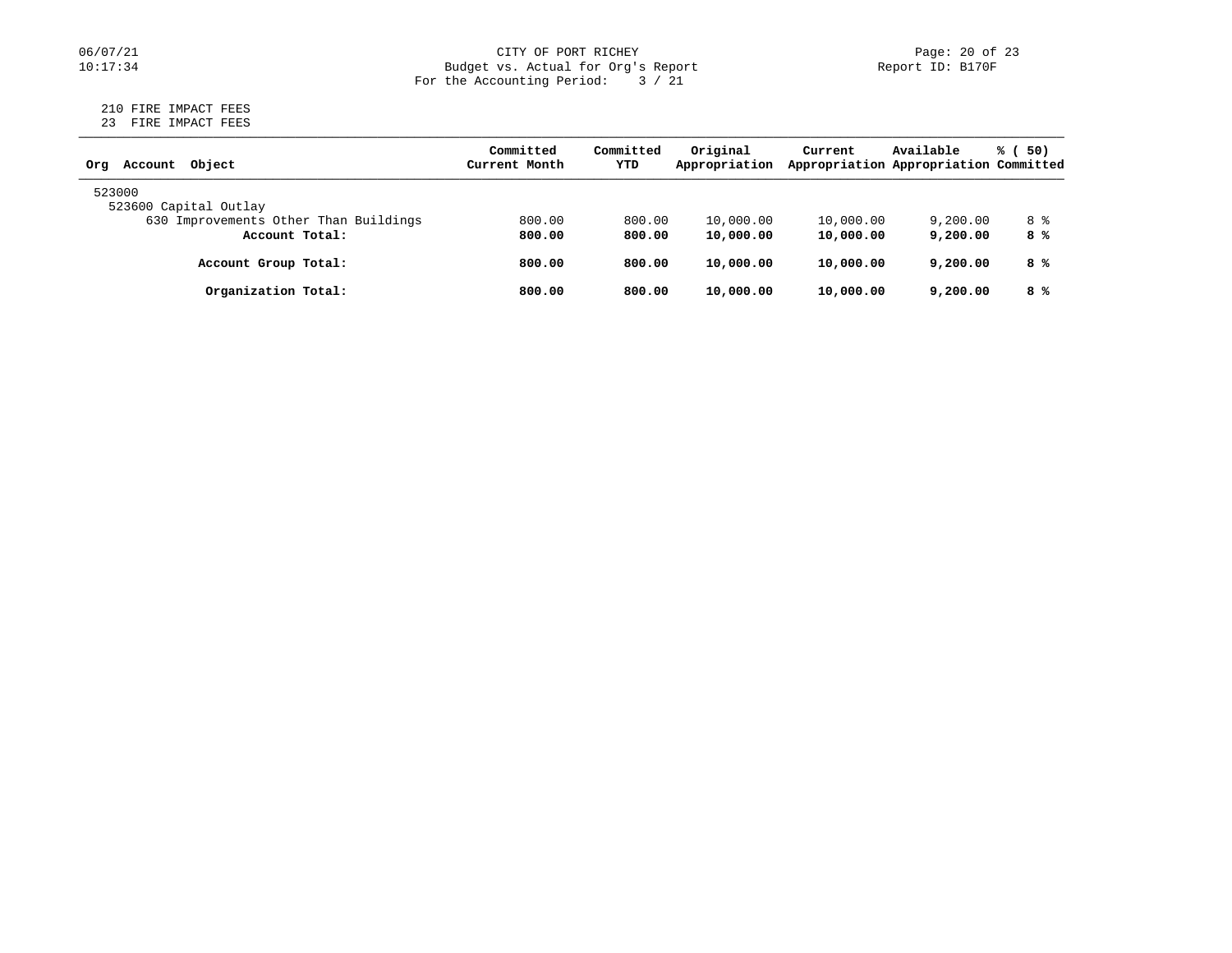### 06/07/21 CITY OF PORT RICHEY Page: 21 of 23<br>10:17:34 Budget vs. Actual for Org's Report Port Report ID: B170F Budget vs. Actual for Org's Report For the Accounting Period: 3 / 21

#### 210 FIRE IMPACT FEES

59 OTHER ECONOMIC ENVIRONMENT

| Obiect<br>Account<br>Orq     | Committed<br>Current Month | Committed<br>YTD | Original<br>Appropriation | Current   | Available<br>Appropriation Appropriation Committed | % (<br>50) |
|------------------------------|----------------------------|------------------|---------------------------|-----------|----------------------------------------------------|------------|
| 590000                       |                            |                  |                           |           |                                                    |            |
| 590910 RESERVE CONTINGENCIES |                            |                  |                           |           |                                                    |            |
| 990 Contingencies            | 0.00                       | 0.00             | 23,921.00                 | 23,921.00 | 23,921.00                                          | 0 %        |
| Account Total:               | 0.00                       | 0.00             | 23,921.00                 | 23,921.00 | 23,921.00                                          | 0 %        |
| Account Group Total:         | 0.00                       | 0.00             | 23,921.00                 | 23,921.00 | 23,921.00                                          | 0 %        |
| Organization Total:          | 0.00                       | 0.00             | 23,921.00                 | 23,921.00 | 23,921.00                                          | 0 %        |
|                              |                            |                  |                           |           |                                                    |            |
| Fund Total:                  | 800.00                     | 800.00           | 33,921.00                 | 33,921.00 | 33,121.00                                          | 2%         |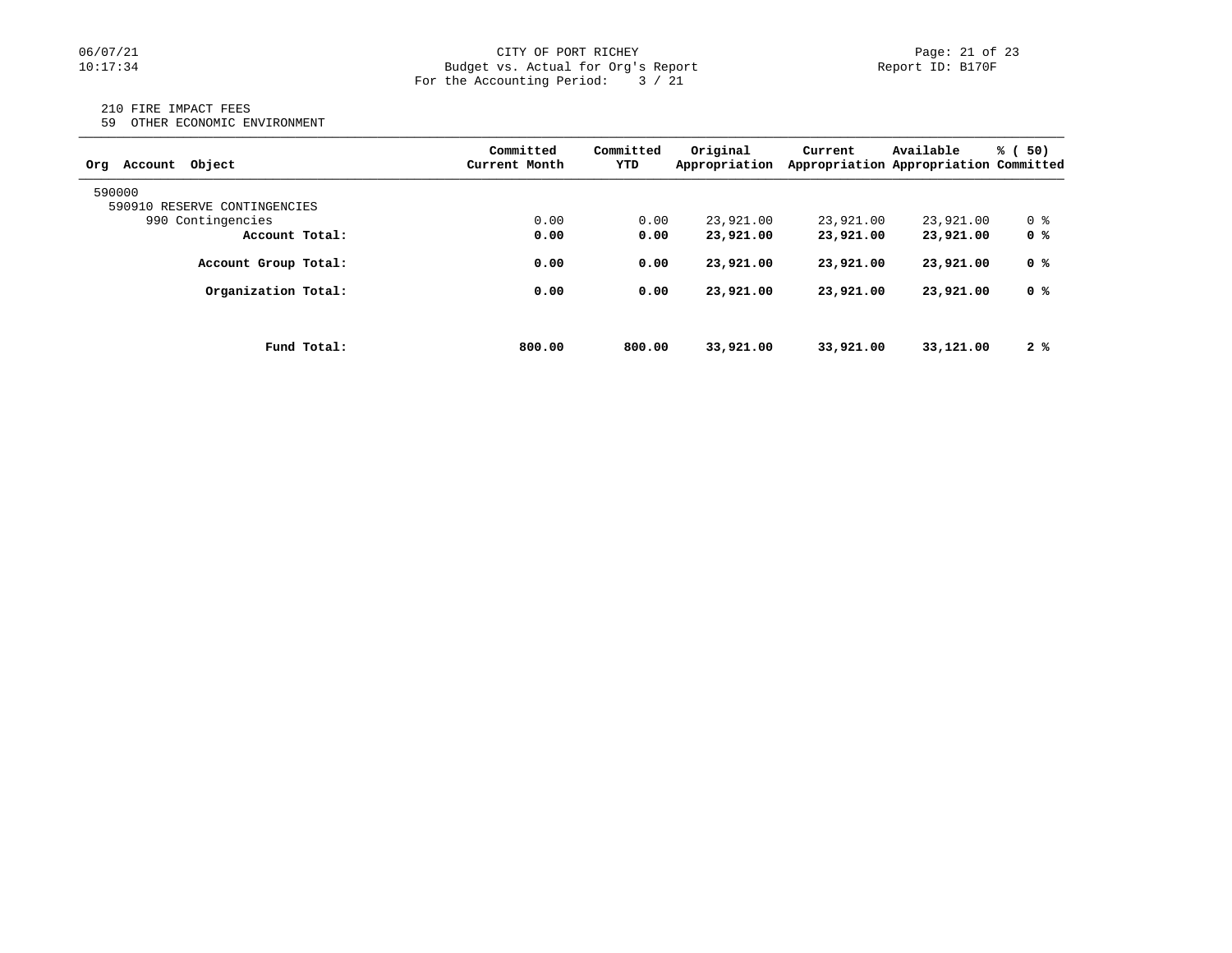#### 06/07/21 CITY OF PORT RICHEY Page: 22 of 23 10:17:34 Budget vs. Actual for Org's Report Report ID: B170F For the Accounting Period: 3 / 21

220 TRANSPORTATION IMPACT FEE

42 TRANSPORTATION IMPACT FEES

| Object<br>Account<br>Orq | Committed<br>Current Month | Committed<br>YTD | Original<br>Appropriation | Current    | Available<br>Appropriation Appropriation Committed | % (<br>50) |
|--------------------------|----------------------------|------------------|---------------------------|------------|----------------------------------------------------|------------|
| 542000                   |                            |                  |                           |            |                                                    |            |
| 542600 Capital Outlay    |                            |                  |                           |            |                                                    |            |
| 631 Road Improvements    | 0.00                       | 0.00             | 100,000.00                | 100,000.00 | 100,000.00                                         | 0 %        |
| Account Total:           | 0.00                       | 0.00             | 100,000.00                | 100,000.00 | 100,000.00                                         | 0 %        |
| Account Group Total:     | 0.00                       | 0.00             | 100,000.00                | 100,000.00 | 100,000.00                                         | 0 %        |
| Organization Total:      | 0.00                       | 0.00             | 100,000.00                | 100,000.00 | 100,000.00                                         | 0 %        |